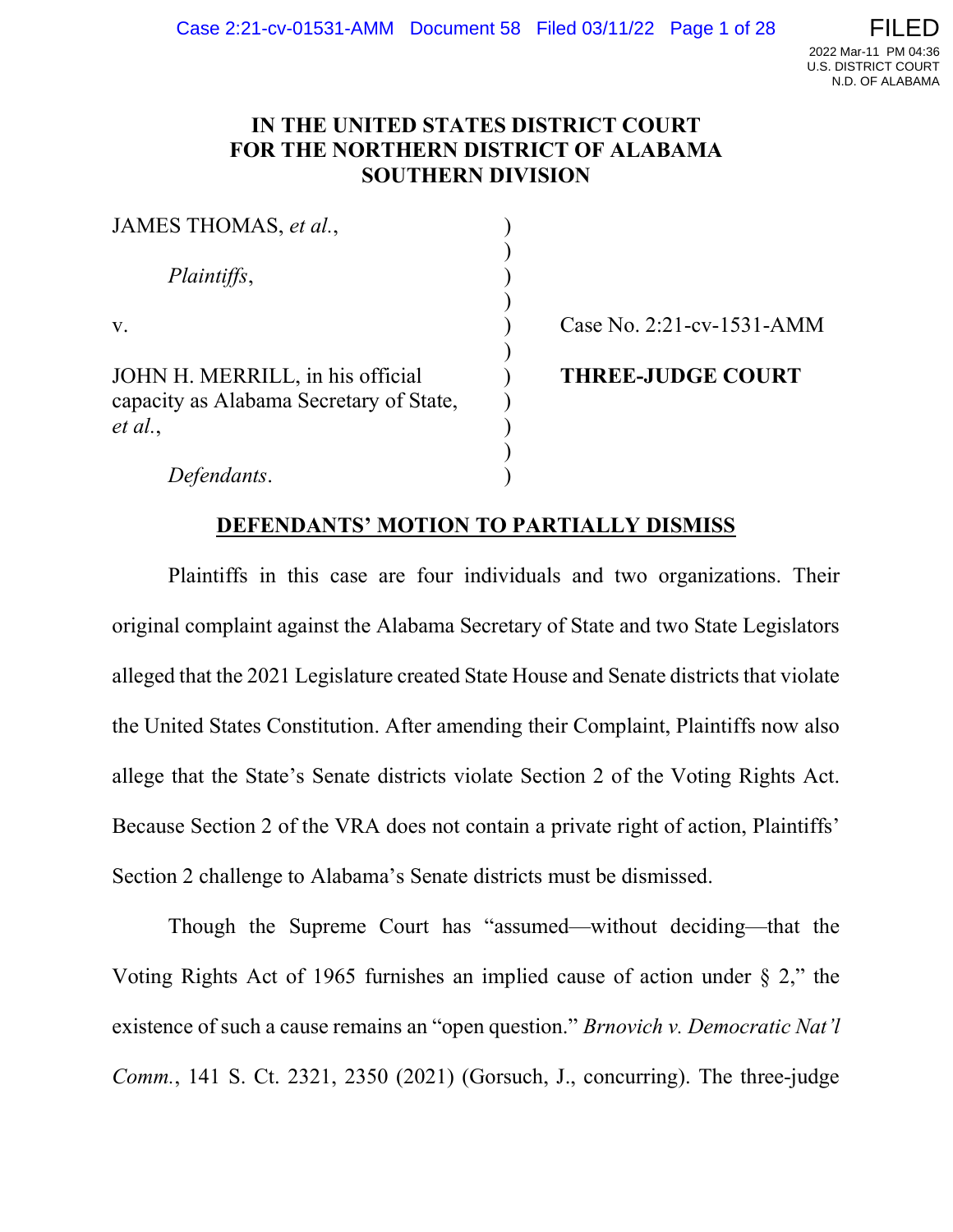### Case 2:21-cv-01531-AMM Document 58 Filed 03/11/22 Page 2 of 28

court in Milligan v. Merrill and single-judge court in Caster v. Merrill—both actions challenging Alabama's Congressional districts—seemingly rejected the argument that Section 2 lacks a private right of action, emphasizing that "no federal court anywhere ever has held that Section Two does not provide a private right of action" and that it was "not prepared to step down that road today." Milligan, No. 2:21-CV-1530, 2022 WL 265001 at \*79 (N.D. Ala. Jan. 24, 2022); Caster v. Merrill, No. 2:21- CV-1536-AMM, 2022 WL 264819, at \*81 (N.D. Ala. Jan. 24, 2022).<sup>1</sup>

Today, the first part of the Milligan court's statement no longer holds true. Last month, the District Court for the Eastern District of Arkansas issued a thorough opinion explaining that, under the Supreme Court's modern jurisprudence about private rights of action, Section 2 of the Voting Rights Act does not contain one. Ark. State Conf. NAACP v. Ark. Bd. of Apportionment, No. 4:21-CV-01239-LPR, 2022 WL 496908 (E.D. Ark. Feb. 17, 2022). As that court explained—and as set out further below—Congress did not create a private cause of action in Section 2 of the Voting Rights Act. Because the Court cannot create a right of action where Congress did not, private plaintiffs may not sue under Section 2. Plaintiffs' Section 2 claims therefore must be dismissed.

<sup>&</sup>lt;sup>1</sup> For brevity, subsequent references to the *Milligan* and *Caster* opinions will reference and cite only the Milligan decision.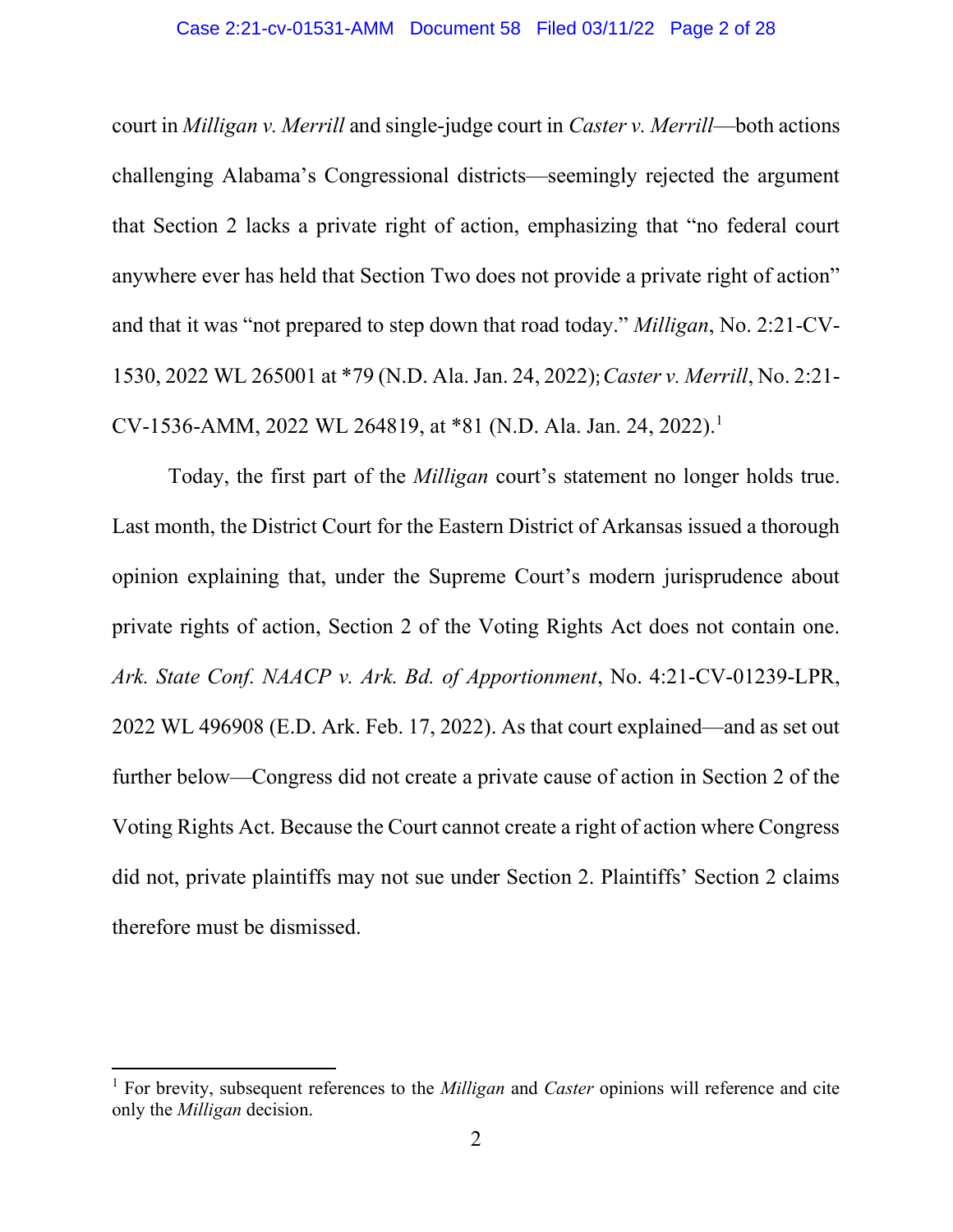### BACKGROUND

According to the allegations in the Amended Complaint, on November 4, 2021, Governor Kay Ivey signed into law SB 1 of the 2021 Special Session of the Alabama Legislature. Doc. 54 ¶ 26; see Ala. Act No. 2021-558. That law provides for the electoral districts of the Alabama Senate. See Ala. Code § 29-1-2.3.

On November 16, 2021, Plaintiffs filed the Complaint alleging that Alabama's 2021 maps for State House and Senate districts violated the Fourteenth Amendment to the United States Constitution. Doc. 1. A three-judge court was convened later that day. Doc. 5. Though Plaintiffs initially requested preliminary injunctive relief, Doc. 1 at 41, they later informed the Court that they did not intend to pursue a preliminary injunction, Doc. 34.

On December 8, 2021, Plaintiffs filed an Opposed Motion for Recusal demanding that Judge Maze recuse himself from this action. Doc. 40. Defendants submitted a response. Doc. 45. After an unopposed extension of their deadline, the Plaintiffs submitted a Reply on January 18, 2022. Doc. 50. In that Reply, Plaintiffs stated that they were "strongly considering amending their complaint to assert claims of vote dilution under Section 2 of the Voting Rights Act and intentional discrimination under the Fourteenth Amendment." Doc. 50 at 7 n.2.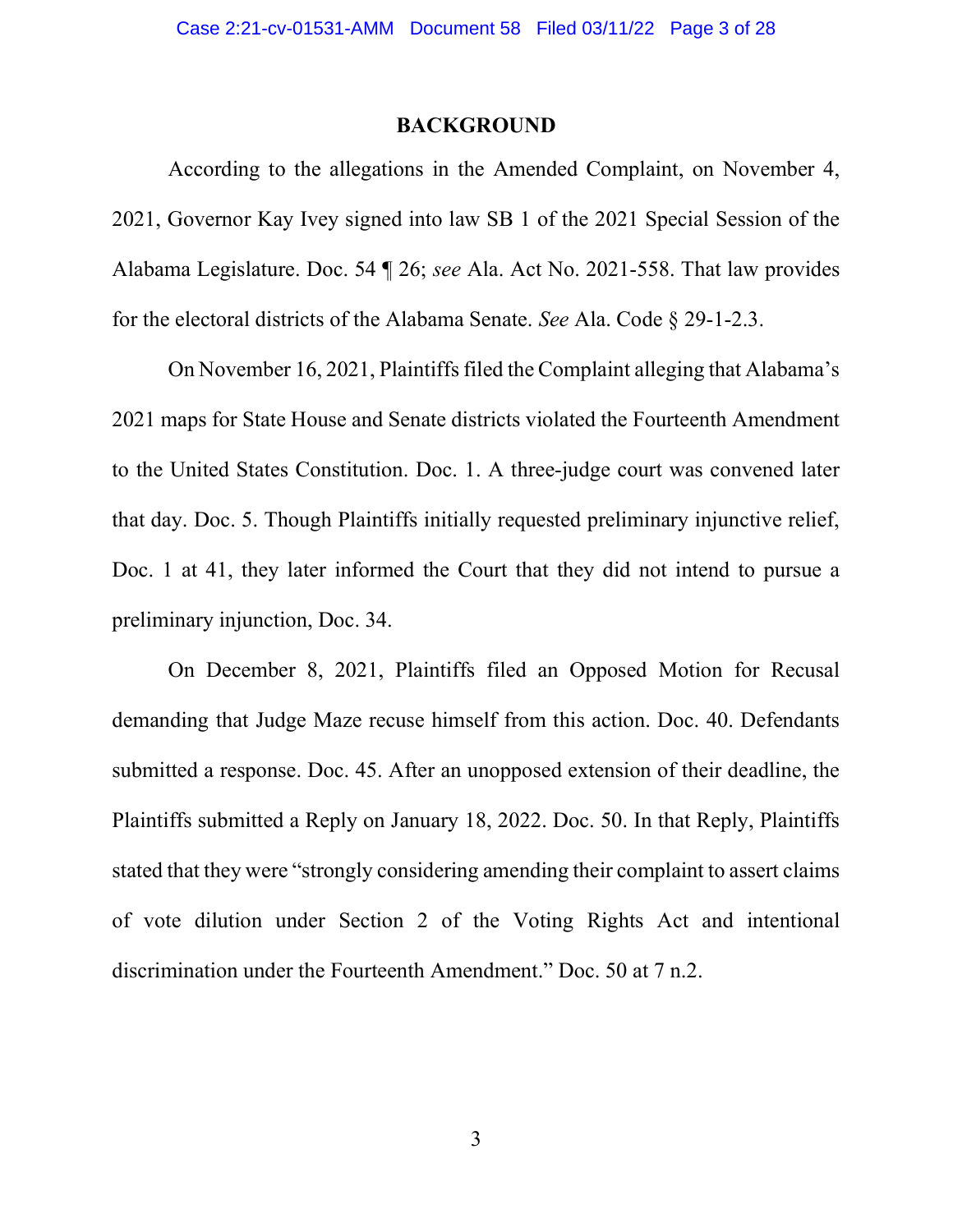#### Case 2:21-cv-01531-AMM Document 58 Filed 03/11/22 Page 4 of 28

Meanwhile, many<sup>2</sup> of the Plaintiffs in this action pursued separate claims in a separate lawsuit about the State's Congressional districts. See Milligan, 2022 WL 265001. In that case, Defendants argued that Section 2 of the VRA does not provide a private right of action. Defs' Opp. to Pls' Mot. for Prelim. Inj. 132-135, Milligan, No. 2:21-CV-1530 (Dec. 22, 2021) (ECF No. 78).

On January 24, 2022, the Milligan court entered a preliminary injunction based in part on the Milligan Plaintiffs' Section 2 claims. Milligan, 2022 WL 265001. In the preliminary-injunction order, the court seemingly rejected Defendants' argument that Section 2 of the Voting Rights Act does not provide a private right of action. Id. at \*79. The court gave two reasons for its decision: (1) "federal courts across the country . . . have considered numerous Section Two cases brought by private plaintiffs"; and (2) the court "respect[ed]" "dicta" relating to Section 2 from Morse v. Republican Party of Virginia, 517 U.S. 186 (1996), a case in which the Supreme Court held that Section 10 of the Voting Rights Act—a provision targeting poll taxes—contained an implied private cause of action. Id. at 79. The court then explained that accepting Defendants' arguments "would work a major upheaval in the law, and [the court was] not prepared to step down that road today." Id.

<sup>&</sup>lt;sup>2</sup> Plaintiffs Evan Milligan, Khadidah Stone, Greater Birmingham Ministries, and the Alabama State Conference of the NAACP are also plaintiffs in Milligan v. Merrill.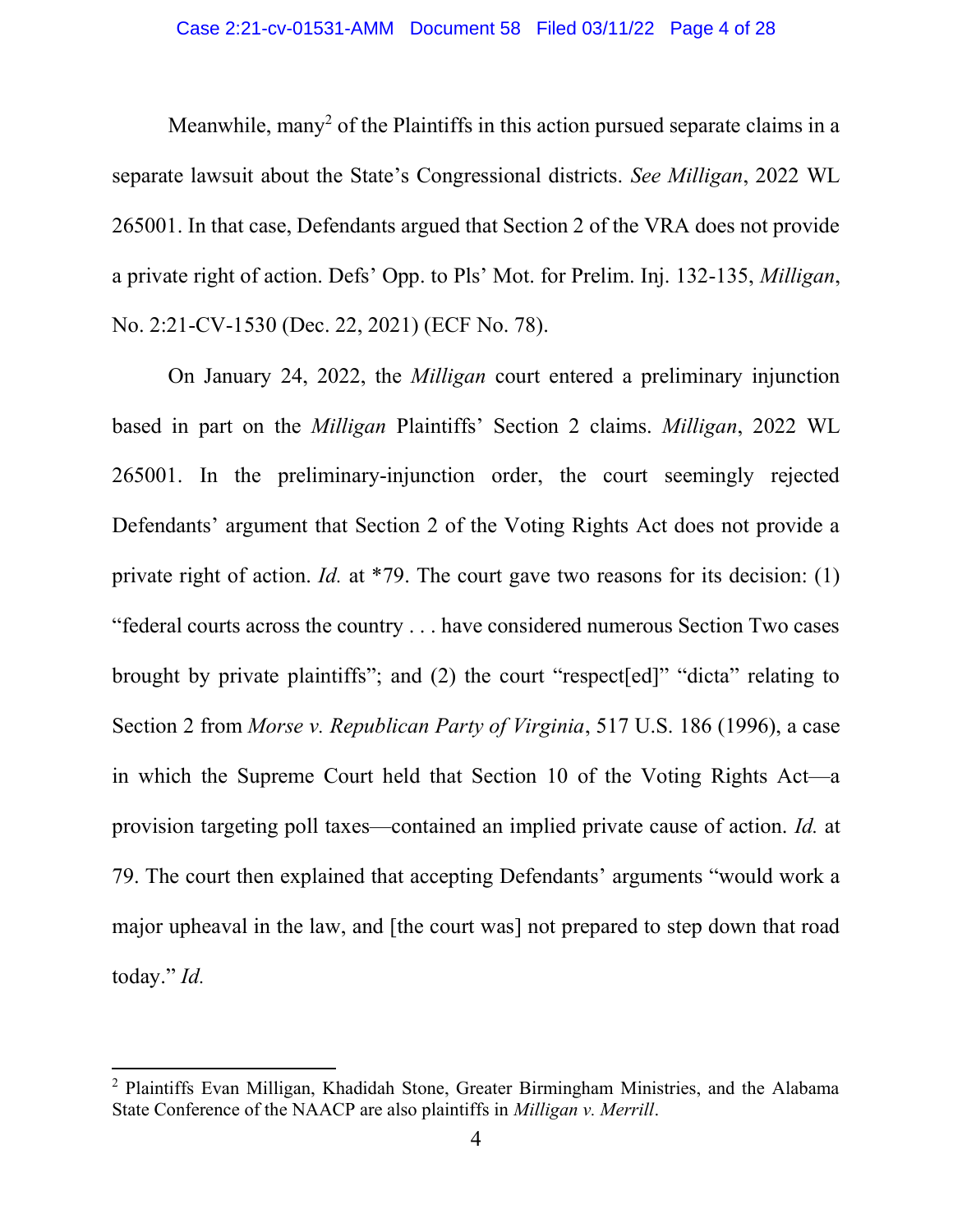On February 7, 2022, the United States Supreme Court stayed the Milligan court's injunction pending further review. Merrill v. Milligan, 142 S. Ct. 879 (2022). The Supreme Court has stated that *Merrill* and *Caster* will be argued in the October Term 2022, likely in October, when the Court will consider: "Whether the District Courts in these cases correctly found a violation of section 2 of the Voting Rights Act, 52 U. S. C. §10301." Merrill v. Milligan, No. 21-1086 (U.S. Feb. 22, 2022).

Meanwhile, in this case, on January 21, 2022, Defendants submitted their Answers to the Complaint. Docs. 52 & 53. On February 11, 2022, Plaintiffs filed their First Amended Complaint, adding Count Three: a claim that Alabama's 2021 Senate districts violate Section 2. Doc. 54 at 61-62. On February 25, Plaintiffs filed the Second Amended Complaint, Doc. 57, which "correct[ed] only formatting issues and typographical errors from their first amended complaint," Doc. 55 at 1.

### LEGAL STANDARD

"To survive a motion to dismiss, a complaint must contain sufficient factual matter, accepted as true, to state a claim to relief that is plausible on its face." Ashcroft v. Iqbal, 556 U.S. 662, 678 (2009). The Court must "take the factual allegations in the complaint as true and construe them in the light most favorable to the plaintiff." Pielage v. McConnell, 516 F.3d 1282, 1284 (11th Cir. 2008). This rule "is inapplicable to legal conclusions." *Iqbal*, 556 U.S. at 678.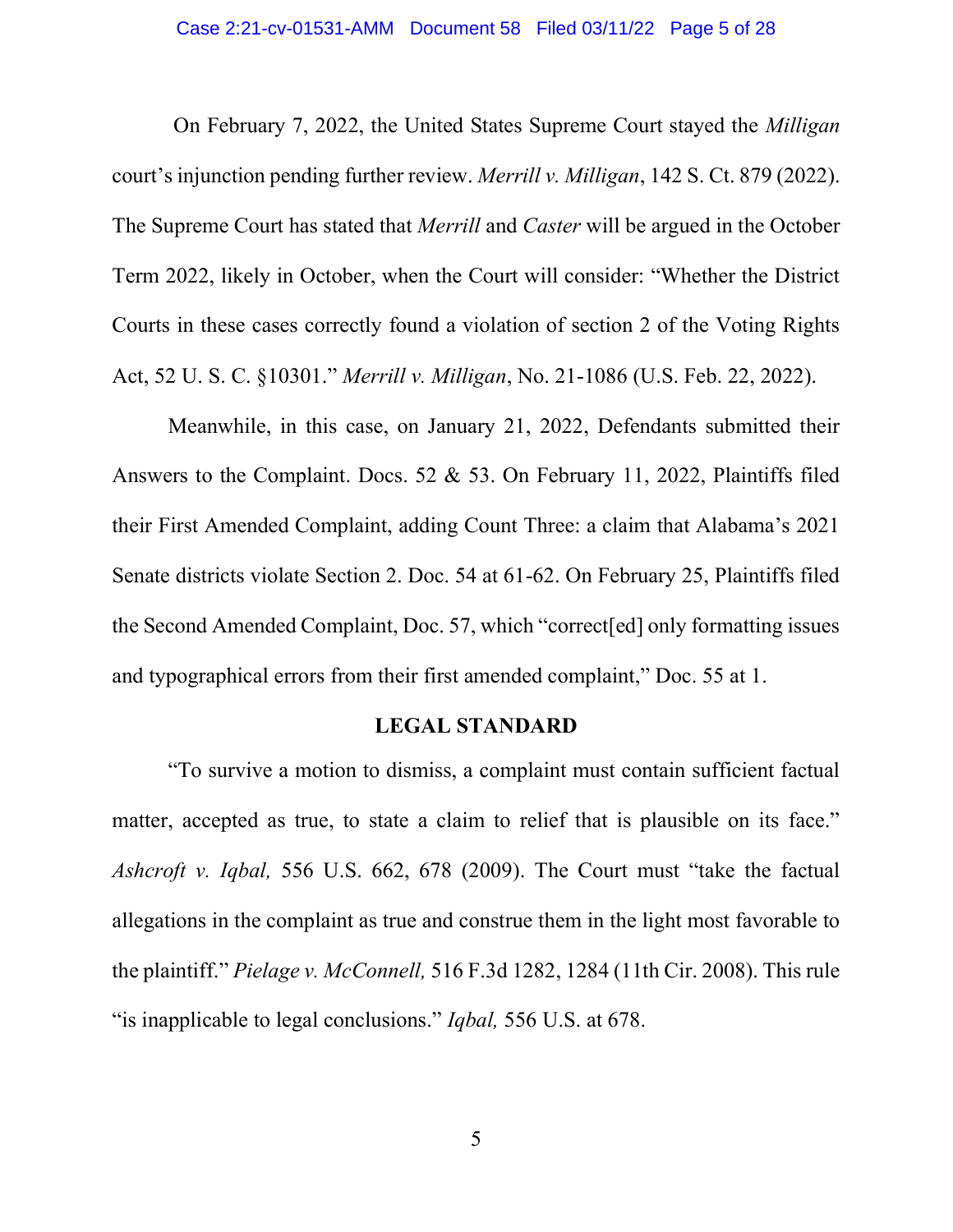### ARGUMENT

"[T]he fact that a federal statute has been violated and some person harmed does not automatically give rise to a private cause of action in favor of that person." Cannon v. Univ. of Chicago, 441 U.S. 677, 688 (1979). "A statute may, but does not necessarily, create a cause of action either expressly or by implication." Alabama v. PCI Gaming Auth., 801 F.3d 1278, 1294 (11th Cir. 2015). And though a statute can create a cause of action by implication, that is the exception to the rule. Courts "interpret statutes with a presumption against, not in favor of, the existence of an implied right of action." In re Wild, 994 F.3d 1244, 1274 (11th Cir. 2021) (en banc) (W. Pryor, J., concurring). Plaintiffs cannot satisfy their burden here.

First, Section 2 contains no express private right of action. The plaintiffs in Milligan did not argue that it did, Supreme Court opinions advocating for the existence of a private right of action indicate that it doesn't, and the Department of Justice recently conceded as much in separate litigation. Section 2's lack of an express private action is self-evident.

Second, Section 2 contains no implied private right of action, either. It is Congress that must create a right of action, even when the private right of action is implied. To do so, Congress must create a private right by specifically conferring it on a particular class of individuals with an unmistakable focus on those individuals, characteristics Section 2 lacks.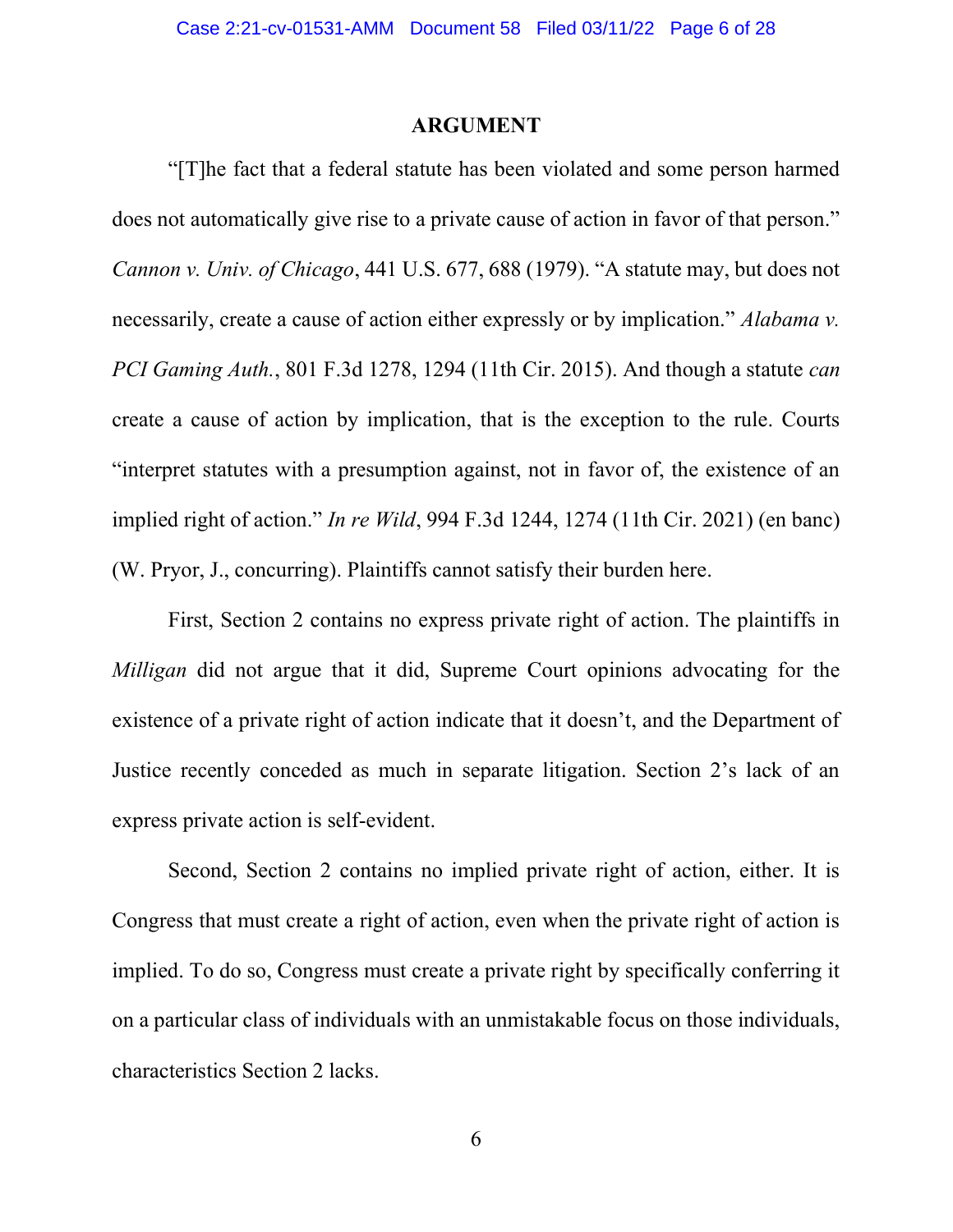Further, to show an implied private right of action, Plaintiffs must show from the text of the statute—a clear expression of congressional intent to authorize a private plaintiff to sue. The text and structure of the VRA show no such intent. Instead, the VRA provides a specific mechanism for the Attorney General to enforce Section 2 and sets out procedures for him to do so, strongly cutting against any argument that Section 2 must be enforceable by private plaintiffs, too. Outside of Section 2, VRA references to "aggrieved persons" do not create a new cause of action, but reference existing causes of action—such as the § 1983 claims that Plaintiffs bring in this very case.

Because Congress did not expressly or impliedly create for Section 2 a private cause of action, it does not contain one and Plaintiffs' Section 2 claim is due to be dismissed.

### I. Section 2 does not expressly create a private right of action.

"To determine whether a statute provides an express right of action, [courts] look for an express provision granting a federal cause of action to enforce the provisions of that act." PCI Gaming Auth., 801 F.3d at 1294 (cleaned up). Congress has expressly authorized rights of action in many contexts. See, e.g., 15 U.S.C. § 15(a) ("[A]ny person who shall be injured . . . by reason of anything forbidden in the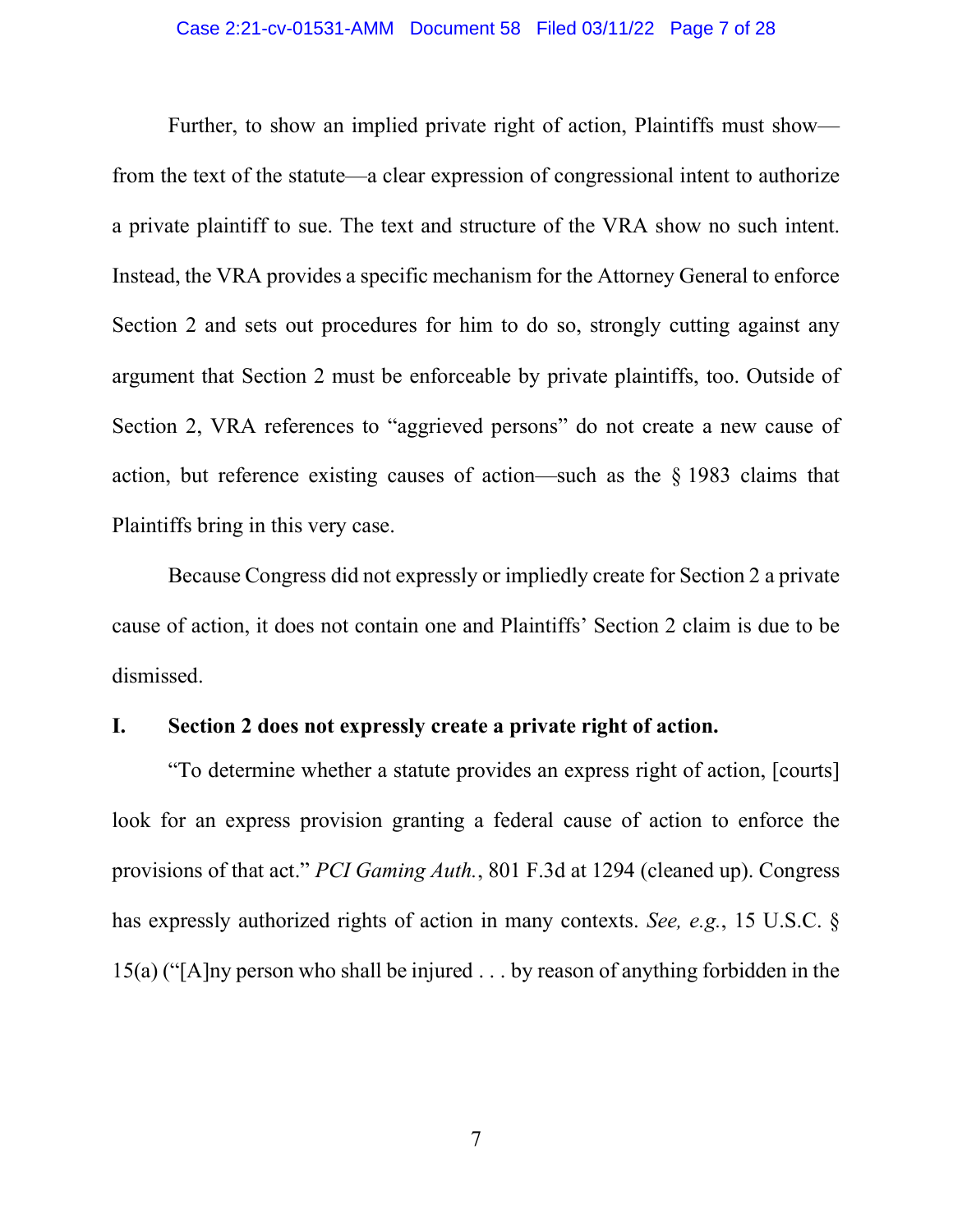### Case 2:21-cv-01531-AMM Document 58 Filed 03/11/22 Page 8 of 28

antitrust laws may sue therefor in any district court of the United States.  $\dots$ ").<sup>3</sup> But as the Department of Justice—which argues that Section 2 contains an implied private right of action—recently conceded, Section 2 contains no express private right of action. Statement of Interest of the United States at \*9, Arkansas NAACP, No. 4:21-CV-01239-LPR (Jan. 28, 2022) (ECF No. 71).

Section 2 of the Voting Rights Act prohibits "any State or political subdivision" from imposing any "voting qualification or prerequisite to voting or standard, practice, or procedure" if it "results in a denial or abridgement of the right of any citizen of the United States to vote on account of race or color." 52 U.S.C. § 10301(a). Though this language imposes a duty on States, it says nothing about whether private parties may bring suit to enforce that duty. Because Section 2 contains no express provision granting private plaintiffs a federal cause of action, it does not create an express right of action. PCI Gaming Auth., 801 F.3d at 1294; see also Morse, 517 U.S. at 232 ("§ 2, like § 5, provides no right to sue on its face.") (opinion of Stevens, J.).

<sup>&</sup>lt;sup>3</sup> See also 18 U.S.C. § 2520(a) ("[A]ny person whose wire, oral, or electronic communication is intercepted . . . may in a civil action recover . . . such relief as may be appropriate."); 29 U.S.C. § 1132(a)(1)(B) ("A civil action may be brought . . . by a participant or beneficiary . . . to recover benefits due to him under the terms of his plan. . . ."); 42 U.S.C. § 1983 ("Every person who, under color of any statute . . . subjects . . . any citizen of the United States . . . to the deprivation of any rights . . . shall be liable to the party injured in an action at law. . . .").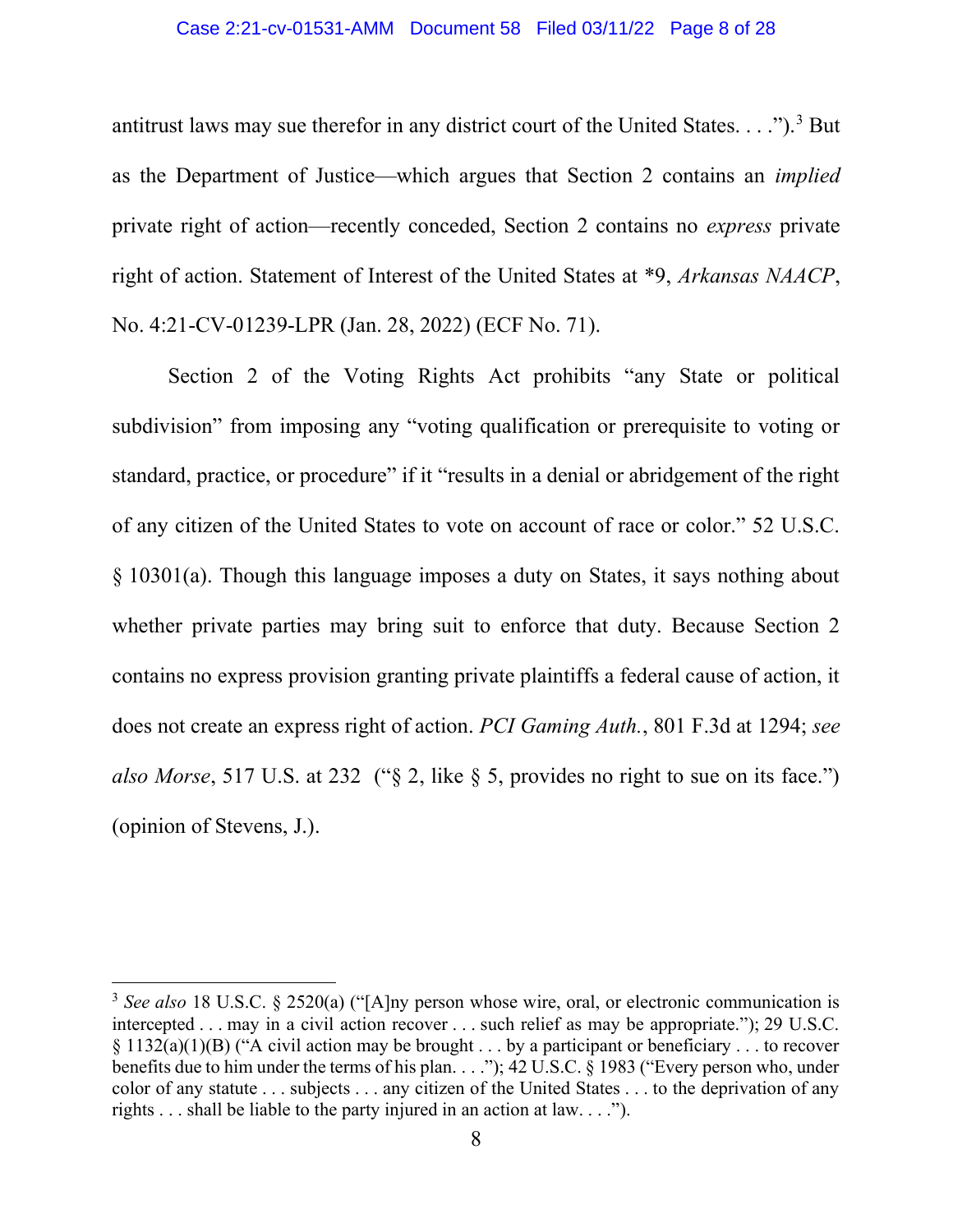## II. The text and structure of the Voting Rights Act show that Section 2 does not contain an implied private right of action.

The three-judge court in *Milligan* emphasized that "federal courts across the country, including both the Supreme Court and the Eleventh Circuit, have considered numerous Section Two cases brought by private plaintiffs." Milligan, 2022 WL 265001, at \*79 (collecting cases). But the Supreme Court has "repeatedly held that the existence of unaddressed jurisdictional defects has no precedential effect." Lewis v. Casey, 518 U.S. 343, 353 n.2 (1996). Likewise, a court passing on a Section 2 claim brought by a private plaintiff does not, without more, show that Congress created a private right of action for violations of Section 2. See Webster v. Fall, 266 U.S. 507, 511 (1925) ("Questions which merely lurk in the record, neither brought to the attention of the court nor ruled upon, are not to be considered as having been so decided as to constitute precedents."). And neither the Supreme Court nor the Eleventh Circuit has answered whether Section 2 contains a private right of action.<sup>4</sup> The answer to the question lies in the text of the statute.

<sup>&</sup>lt;sup>4</sup> In a judgment that the Supreme Court later vacated, the Eleventh Circuit held that the VRA validly abrogated state sovereign immunity because it "clearly expresses an intent to allow private parties to sue the States. The language of  $\S 2$  and  $\S 3$ , read together, imposes direct liability on States for discrimination in voting and explicitly provides remedies to private parties to address violations under the statute." Ala. State Conf. of NAACP v. Alabama, 949 F.3d 647, 652 (11th Cir. 2020), cert. granted, judgment vacated, 141 S. Ct. 2618, (2021); but see id. at 656-57 (Branch, J., dissenting) ("[T]he text of Section 2 contains no language whatsoever—either explicitly or by implication—that allows private plaintiffs to sue a State in federal court.").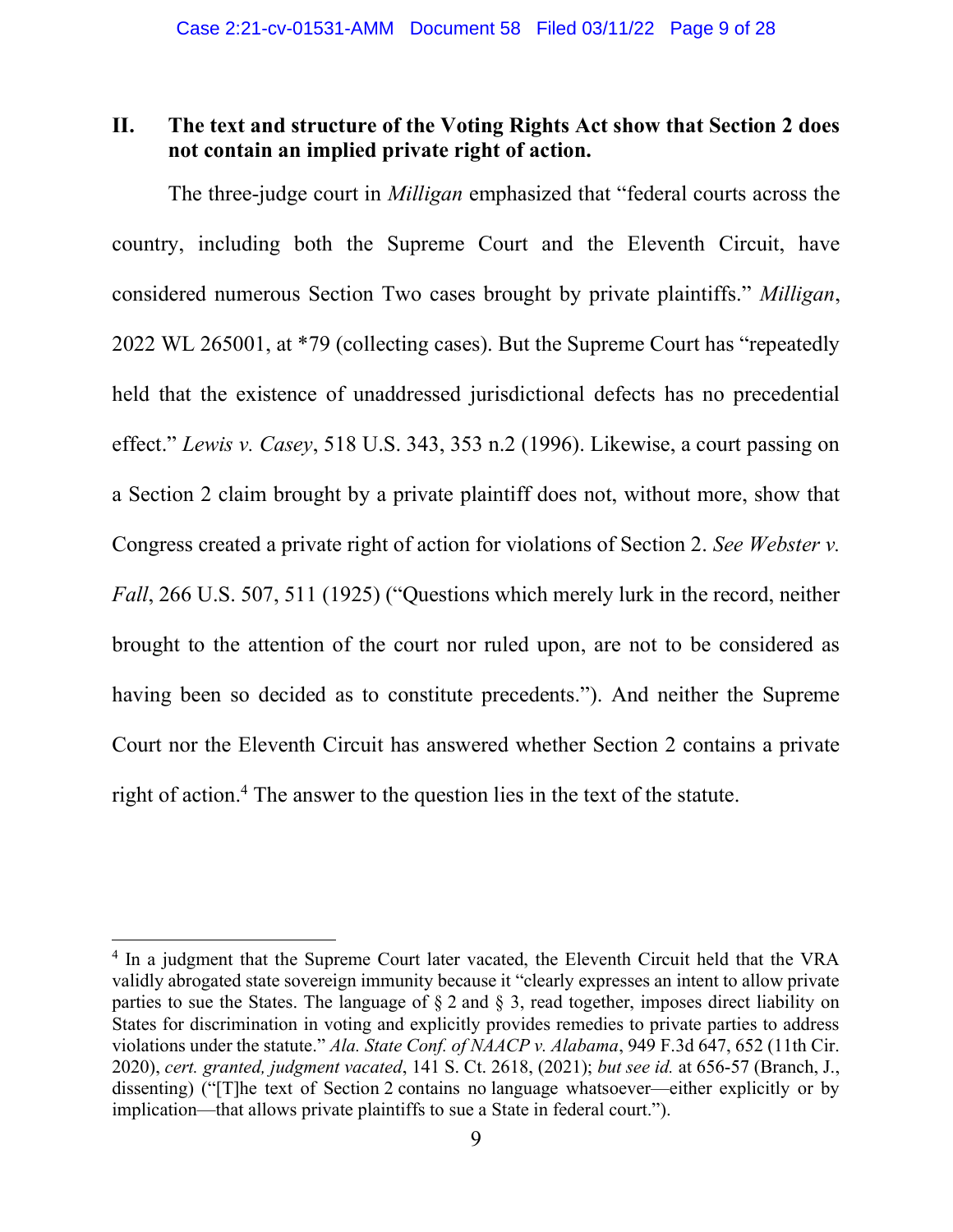"[P]rivate rights of action to enforce federal law must be created by Congress." Alexander v. Sandoval, 532 U.S. 275, 286 (2001). "A reviewing court must "interpret the statute Congress has passed to determine whether it displays an intent to create not just a private right but also a private remedy." In re Wild, 994 F.3d at 1255 (quoting Sandoval, 532 U.S. at 286). The creation of each—both a right and a remedy—is necessary for Congress to imply a cause of action to enforce a federal statute. Id. Because Section 2 contains neither a private right nor a private remedy, it contains no implied private right of action.

### A. Section 2 does not create a new individual right.

To determine whether a statute creates a right, courts "look to the statutory text for 'rights-creating' language." Love v. Delta Air Lines, 310 F.3d 1347, 1352 (11th Cir. 2002) (quoting Sandoval, 532 U.S. at 288). "'Rights-creating language' is language explicitly conferring a right directly on a class of persons that includes the plaintiff in a case." Love, 310 F.3d at 1352 (cleaned up). A statute may create an individual right where it has "an *unmistakable focus* on the benefitted class." Gonzaga Univ. v. Doe, 536 U.S. 273, 284 (2002) (quoting Cannon, 441 U.S. at 692 n. 13). But "laws enacted for the protection of the general public" or a statute written "simply as a ban on discriminatory conduct by recipients of federal funds" provides "far less reason to infer a private remedy in favor of individual persons." Cannon, 441 U.S. at 691; Sandoval, 532 U.S. at 289 ("Statutes that focus on the person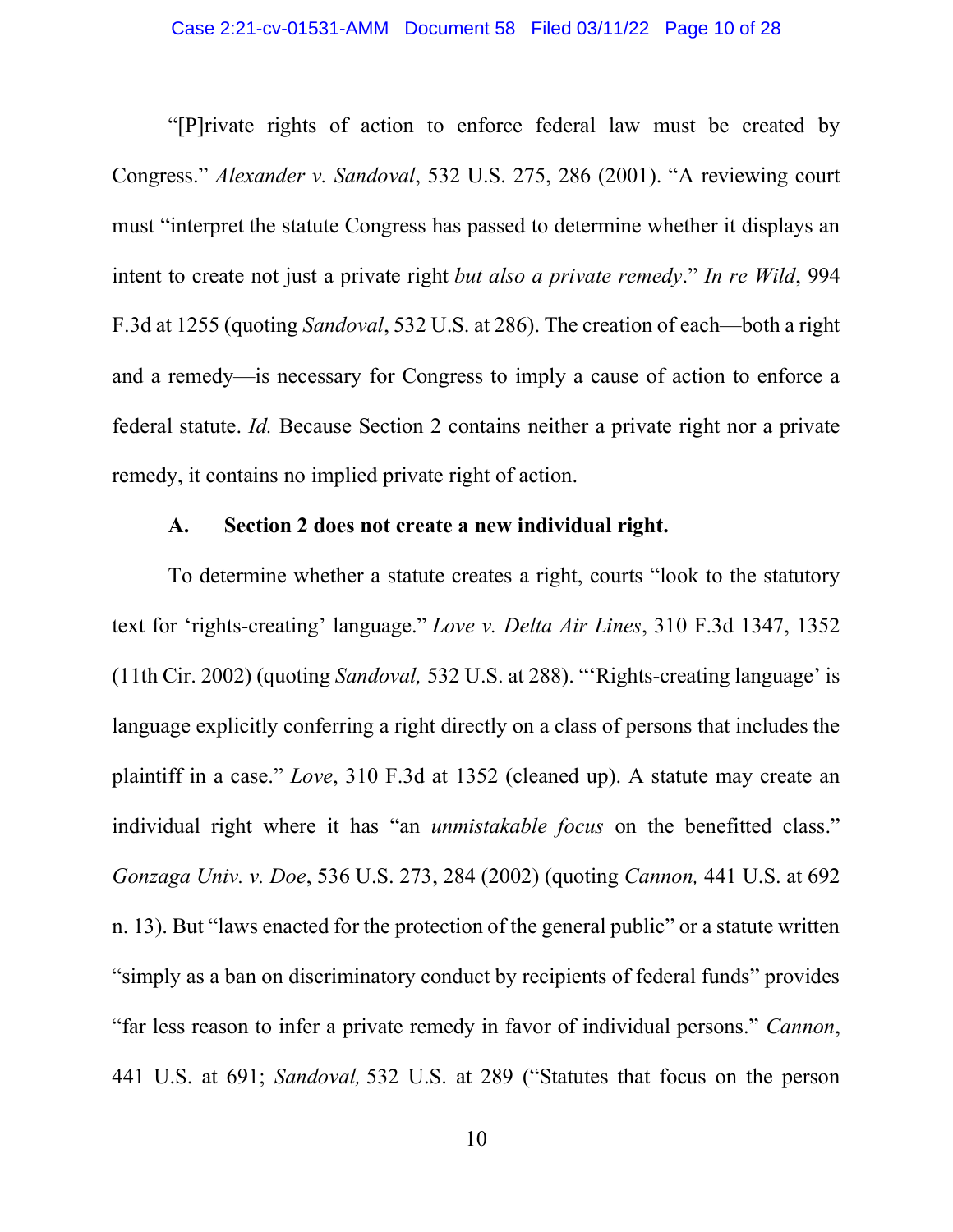#### Case 2:21-cv-01531-AMM Document 58 Filed 03/11/22 Page 11 of 28

regulated rather than the individuals protected create 'no implication of an intent to confer rights on a particular class of persons.'") (quoting California v. Sierra Club, 451 U.S. 287, 294 (1981)).

The text of Section 2 focuses on regulating and prohibiting certain actions by State governments, not providing new benefits to individual voters. By its terms, "No voting qualification or prerequisite to voting or standard, practice, or procedure shall be imposed or applied by any State or political subdivision[.]" 52 U.S.C. 10301(a). This restriction on State governments does not expressly create any new individual rights. To be sure, that restriction is limited to that which "results in a denial or abridgement of the right of any citizen of the United States to vote on account of race or color." Id. But the reference to "any citizen of the United States" hardly shows an unmistakable focus on a particular class; instead, the provision was "enacted for the protection of the general public," indicating that it does not create any individual right. Cannon, 441 U.S. at 691.

Even if Section 2 did identify a particular class of people it benefits, it is not enough that a statute refer to individuals the statute benefits; those individuals must be the unmistakable focus of the statute. For example, in finding no creation of a private right in the Family Educational Rights and Privacy Act, the Supreme Court distinguished FERPA from other statutory provisions in which Congress did create a private right: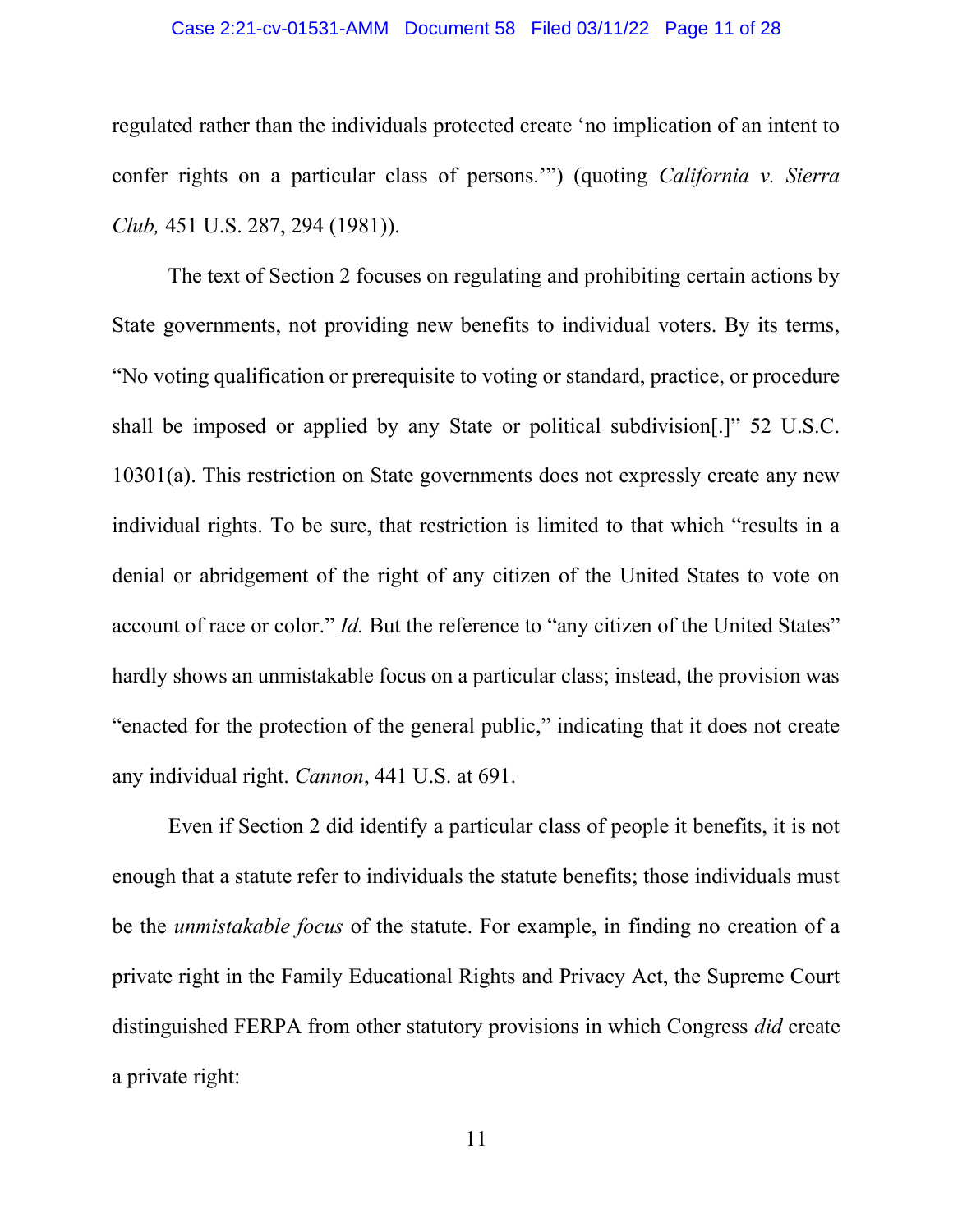Unlike the individually focused terminology of Titles VI and IX ("No person ... shall ... be subjected to discrimination"), FERPA's provisions speak only to the Secretary of Education, directing that "[n]o funds shall be made available" to any "educational agency or institution" which has a prohibited "policy or practice [of permitting the release of education records ... of students without the written consent of their parents to any individual, agency, or organization.]" 20 U.S.C. §  $1232g(b)(1)$ .

Gonzaga, 536 U.S. at 287 (last alteration added).<sup>5</sup> Like FERPA, the focus of Section

2 is not on the individuals it would benefit, but on the entity being regulated: "No voting qualification . . . shall be imposed or applied by any State or political subdivision[.]" 52 U.S.C. 10301(a) (emphasis added). Section 2 therefore does not contain an "unambiguously conferred right" that could support a private right of action. See also Univs. Rsch. Ass'n, Inc. v. Coutu, 450 U.S. 754, 772 (1981) ("Section 1 of the Davis-Bacon Act requires that certain stipulations be placed in federal construction contracts for the benefit of mechanics and laborers, but it does not confer rights directly on those individuals.").

## B. Section 2 does not contain a private right of action.

To discern whether a statute creates a private right of action, statutory intent as adduced from the statute's text—is determinative. In re Wild, 994 F.3d at 1255. Without a "clear expression of congressional intent to authorize a would-be plaintiff

<sup>&</sup>lt;sup>5</sup> In *Gonzaga*, the Supreme Court considered whether a plaintiff could enforce a purported statutory right under 42 U.S.C. § 1983. 536 U.S. at 276. Whether considering the enforcement of a statutory right under § 1983 or via an implied private right of action, the analysis regarding the creation of a right is the same. Id. at 285-86, 290.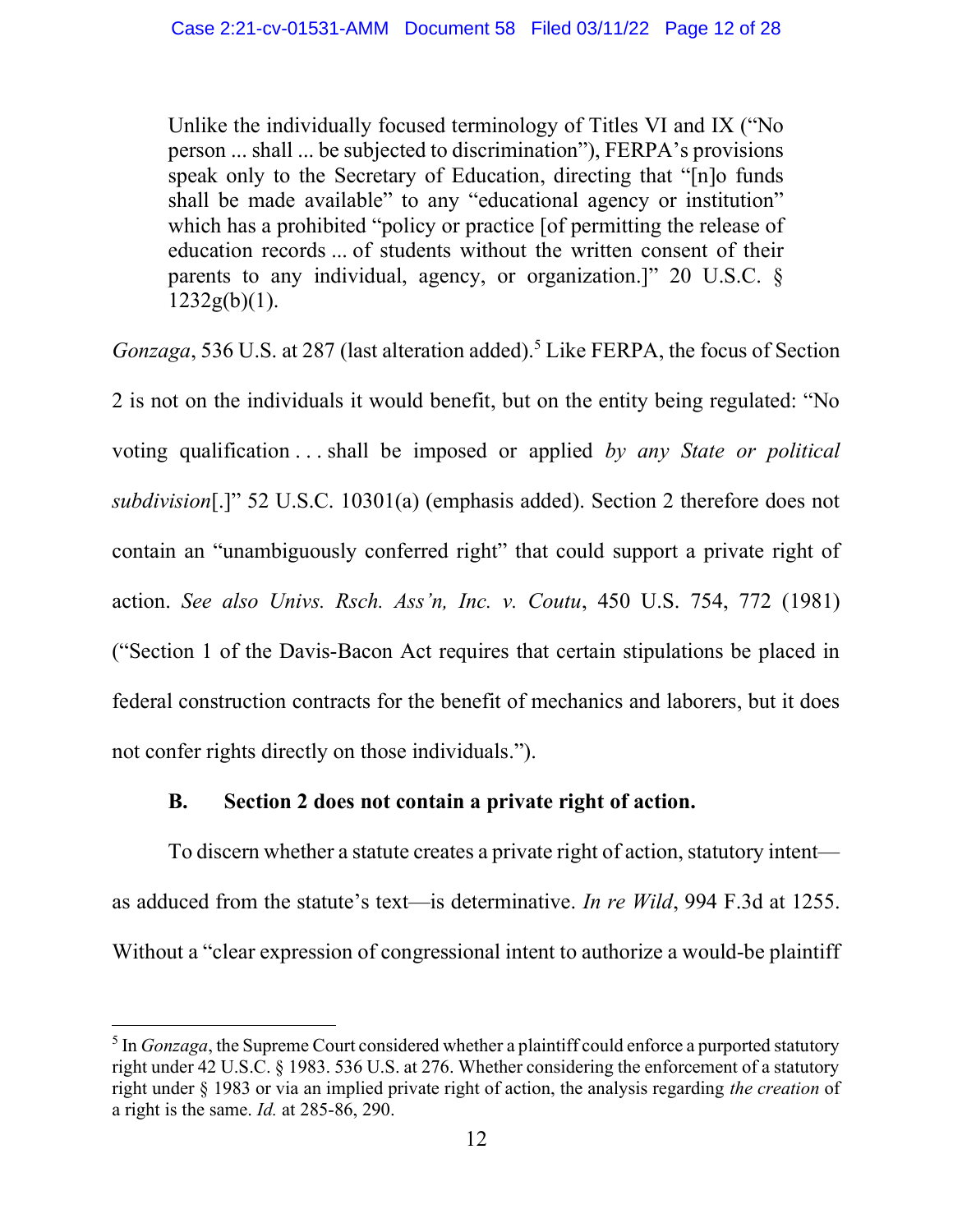#### Case 2:21-cv-01531-AMM Document 58 Filed 03/11/22 Page 13 of 28

to sue, 'a cause of action does not exist and courts may not create one, no matter how desirable that might be as a policy matter, or how compatible with the statute." Id. (quoting Sandoval, 532 U.S. at 286-87). Courts may not "plumb a statute's supposed purposes and policies in search of the requisite intent to create a cause of action." Id. at 1255. Instead, "the inquiry both begins and ends with a careful examination of the statute's language." *Id*. Provisions in the statute that "prescribe and circumscribe—judicial involvement and enforcement" are likely to show whether the provision at issue contains a private remedy. *Id.* at 1256. A close look at the text and structure of the VRA shows "no clear evidence that Congress intended to authorize" a private remedy. Id. Each VRA provision that could even arguably weigh in favor of an implied private right of action will be considered in turn.

1. Section 2 itself says nothing about a private right of action. Its first subsection prohibits a State or political subdivision from imposing or applying any voting qualification, prerequisite, standard, practice, or procedure "which results in a denial or abridgement of the right of any citizen of the United States to vote on account of race or color[.]" 52 U.S.C. 10301(a). The second subsection elaborates on how to prove a violation of the "results test" set forth in the first subsection. Id.(b). But nothing in Section 2 speaks to the consequences of a violation.

2. That issue is addressed by Section 12—entitled "Civil and criminal sanctions"—which, true to name, sets forth civil and criminal consequences for

13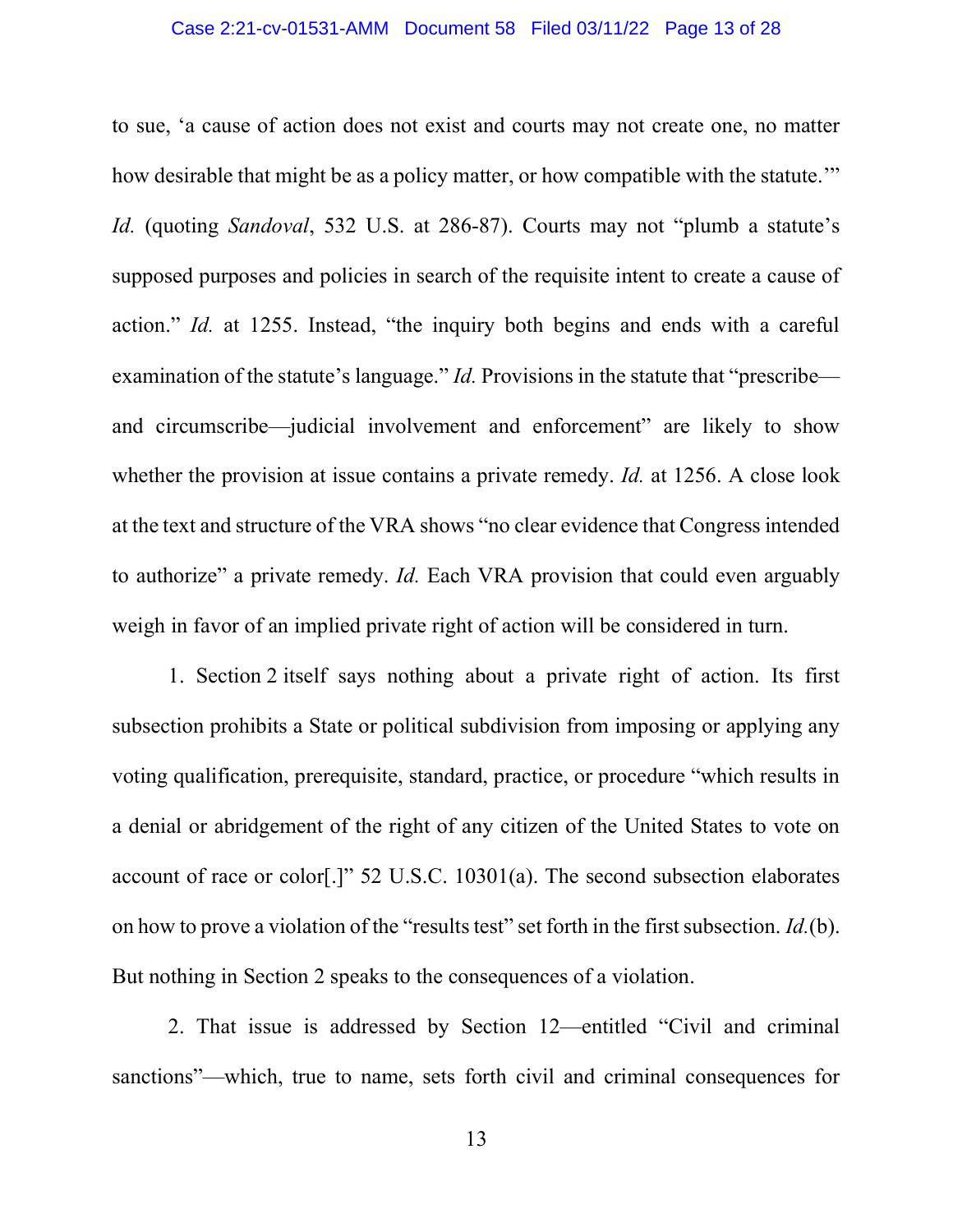#### Case 2:21-cv-01531-AMM Document 58 Filed 03/11/22 Page 14 of 28

those who violate Section 2 or certain other VRA provisions. 52 U.S.C. § 10308. Notably, this provision focuses on enforcement proceedings instituted by the Attorney General of the United States. And because "[t]he express provision of one method of enforcing a substantive rule suggests that Congress intended to preclude others," Sandoval, 532 U.S. at 290, this provision indicates that in passing the Voting Rights Act, Congress did not make a remedy available to private plaintiffs.

Consider subsections (a) and (c) of Section 12, which concern criminal enforcement. Those subsections provide that anyone who violates, attempts to violate, or conspires to violate Sections 2, 3, 4, 5, 10, or 11 of the Act shall be fined up to \$5,000 and/or be imprisoned for up to five years. 52 U.S.C. § 10308. And, given the potential punishment of fines and imprisonment, it can't be that Congress would intend for private parties to pursue these remedies under Section 12. See Chapa v. Adams, 168 F.3d 1036, 1038 (7th Cir. 1999) ("Criminal statutes, which express prohibitions rather than personal entitlements and specify a particular remedy other than civil litigation, are accordingly poor candidates for the imputation of private rights of action.").

Section 12(d) likewise cuts strongly against attempts to read a private right of action into Section 2:

Whenever any person has engaged or there are reasonable grounds to believe that any person is about to engage in any act or practice prohibited by [§§ 2, 3, 4, 5, 10, or 11], section 1973e of Title 42, or subsection (b) of this section, the Attorney General may institute for the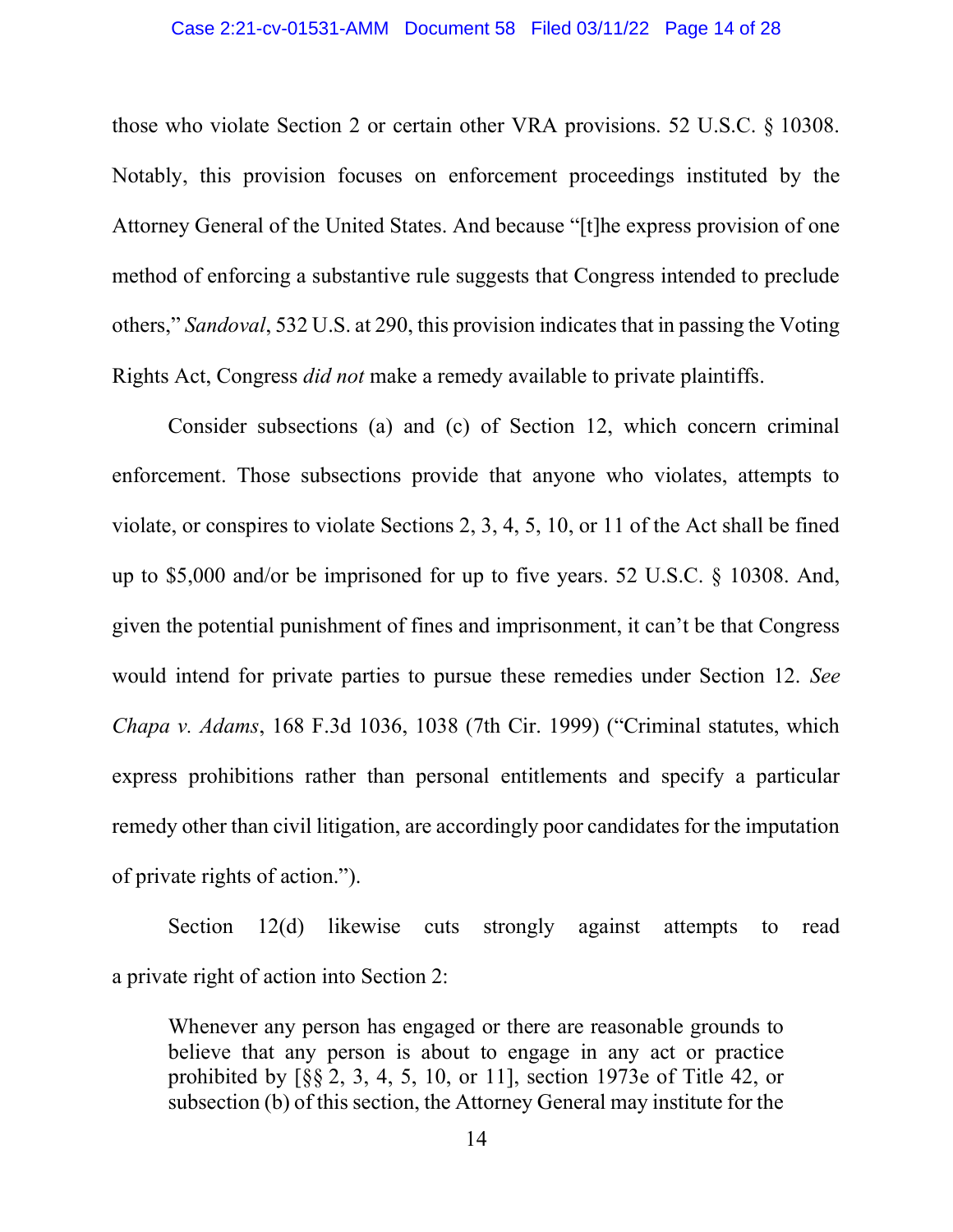United States, or in the name of the United States, an action for preventive relief, including an application for a temporary or permanent injunction, restraining order, or other order, and including an order directed to the State and State or local election officials to require them (1) to permit persons listed under chapters 103 to 107 of this title to vote and (2) to count such votes.

52 U.S.C. § 10308(d). So, when "there are reasonable grounds to believe" that a violation of Section 2 is forthcoming, Section 12(d) affirmatively authorizes the Attorney General of the United States to seek a preliminary or permanent injunction to prevent the violation. But Section 12(d) makes no mention of private parties, which strongly implies their exclusion. See Sandoval, 532 U.S. at 290; see also Karahalios v. Nat'l Fed'n of Fed. Emps., 489 U.S. 527, 533 (1989) ("[I]t is . . . an 'elemental canon' of statutory construction that where a statute expressly provides a remedy, courts must be especially reluctant to provide additional remedies.") (quoting Transamerica Mortg. Advisors, Inc. v. Lewis, 444 U.S. 11, 19 (1979)); Nat'l R.R. Passenger Corp. v. Nat'l Ass'n of R.R. Passengers, 414 U.S. 453, 458 (1974) ("[W]hen legislation expressly provides a particular remedy or remedies, courts should not expand the coverage of the statute to subsume other remedies."); McDonald v. S. Farm Bureau Life Ins. Co., 291 F.3d 718, 725 (11th Cir. 2002) ("When Congress creates certain remedial procedures, we are, 'in the absence of strong indicia of contrary congressional intent, . . . compelled to conclude that Congress provided precisely the remedies it considered appropriate.'") (quoting Karahalios, 489 U.S. at 533); Love, 310 F.3d at 1353 (Courts "ought not imply a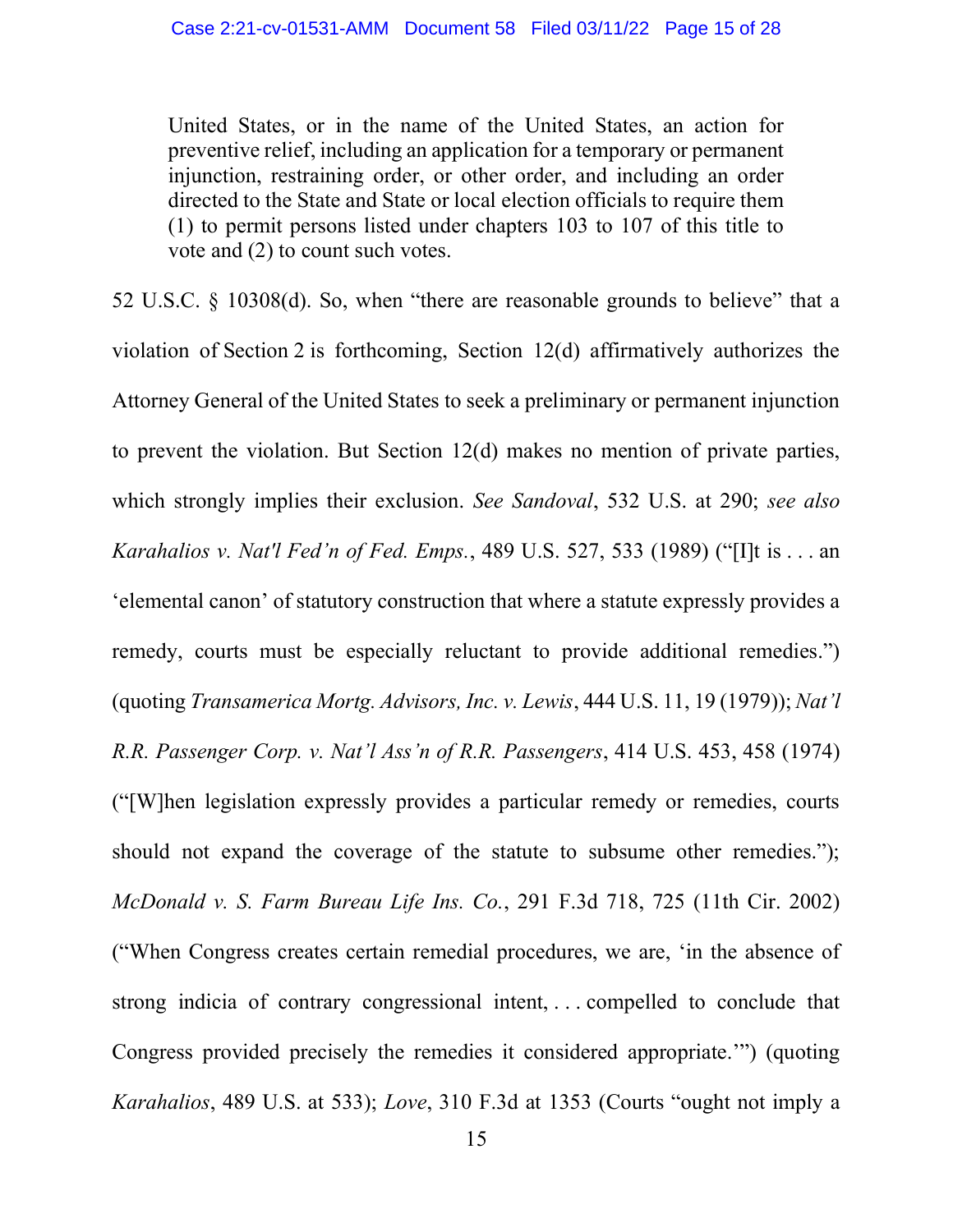### Case 2:21-cv-01531-AMM Document 58 Filed 03/11/22 Page 16 of 28

private right of action" where the "statutory structure provides a discernible enforcement mechanism.").

Section 12(f) also warrants discussion. It provides:

The district courts of the United States shall have jurisdiction of proceedings instituted pursuant to this section and shall exercise the same without regard to whether a person asserting rights under the provisions of chapters 103 to 107 of this title shall have exhausted any administrative or other remedies that may be provided by law.

52 U.S.C. § 10308(f). Read in isolation, this subsection might indicate that Congress thought any person could bring suit to enforce Section 2, which is part of Chapter 103. After all, it is private litigants who generally must exhaust administrative remedies.

But a closer look at the structure of Section 12 shows that subsection (f) indicates no such thing. Read in light of Section 12(e), it is apparent that Section 12(f) does not create, recognize, or assume a private right of action. Section 12(e) provides:

Whenever . . . there are observers appointed . . . [and] any persons allege to such an observer within forty-eight hours after the closing of the polls that notwithstanding (1) their listing under chapters 103 to 107 of this title or registration by an appropriate election official and (2) their eligibility to vote, they have not been permitted to vote in such election, the observer shall forthwith notify the Attorney General if such allegations in his opinion appear to be well founded. Upon receipt of such notification, the Attorney General may forthwith file with the district court an application for an order providing for the marking, casting, and counting of the ballots of such persons and requiring the inclusion of their votes in the total vote before the results of such election shall be deemed final and any force or effect given thereto. The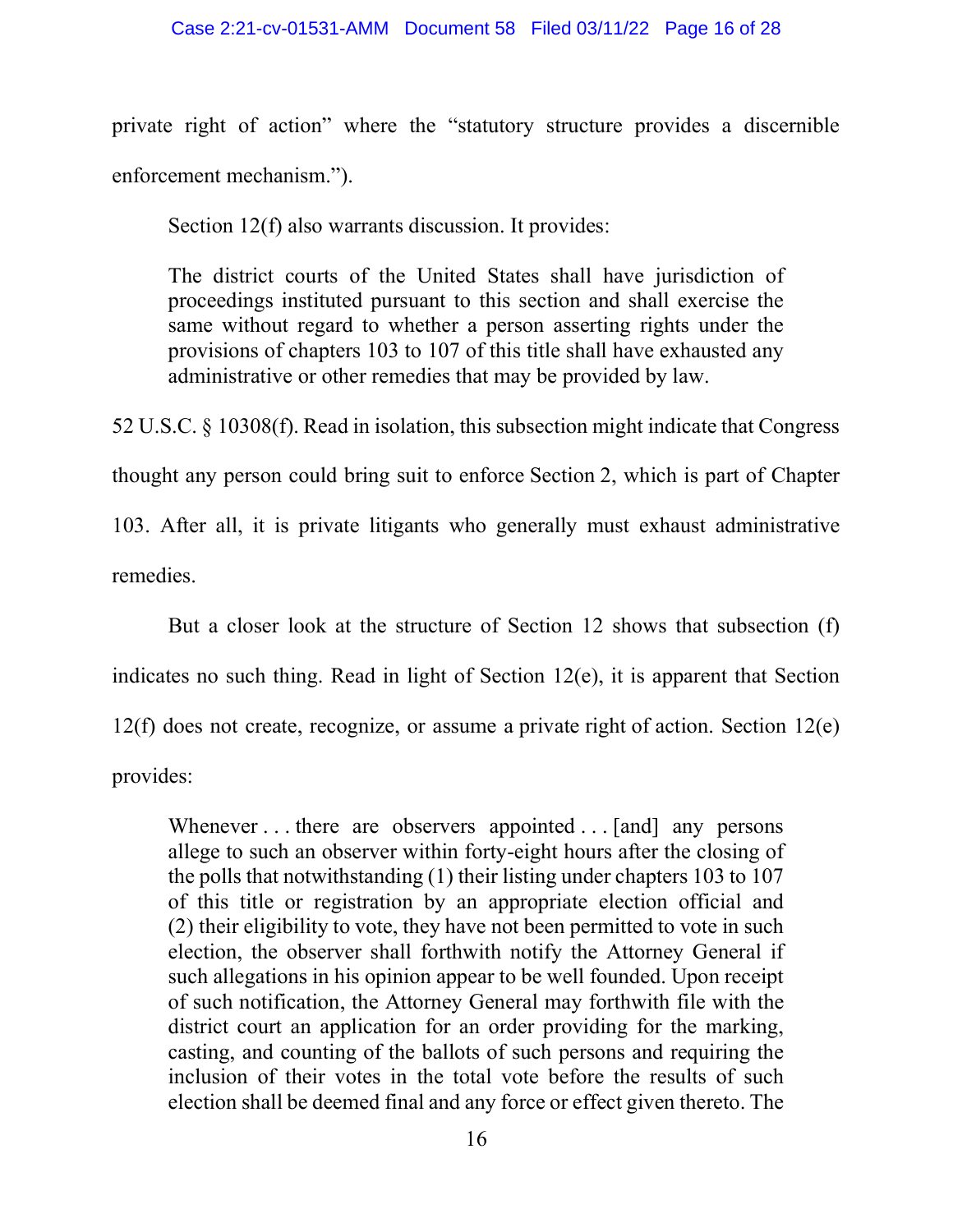district court shall hear and determine such matters immediately after the filing of such application. The remedy provided in this subsection shall not preclude any remedy available under State or Federal law.

52 U.S.C. 10308(e). The "person asserting rights" language in Section 12(f) does not describe a hypothetical private plaintiff in a Section 2 enforcement proceeding. Instead, "the person asserting rights" language in Section  $12(f)$  is referencing a person on whose behalf the Attorney General of the United States brings suit under  $§ 12(e).$ 

In the context of Section 12(e), Section 12(f)'s discussion of exhaustion of remedies makes perfect sense. The Attorney General of the United States should not have to wait to pursue a Section 12(e) action until the individual voter exhausts administrative remedies or other legal remedies (such as state law remedies or Section 1983 litigation). Correspondingly, Section 12(e) reserves for the voter "remed[ies] available under State or Federal law," but it does not create any new remedies. Sections 12(e) and (f) work in combination such that the Attorney General can quickly bring a Section 12(e) suit on behalf of a voter, while the voter can individually bring his or her own suit under state law or other federal law if such law provides a private right of action. Nothing about this set-up suggests—much less requires—the conclusion that Section 12(f) recognizes or assumes the private enforceability of Section 2.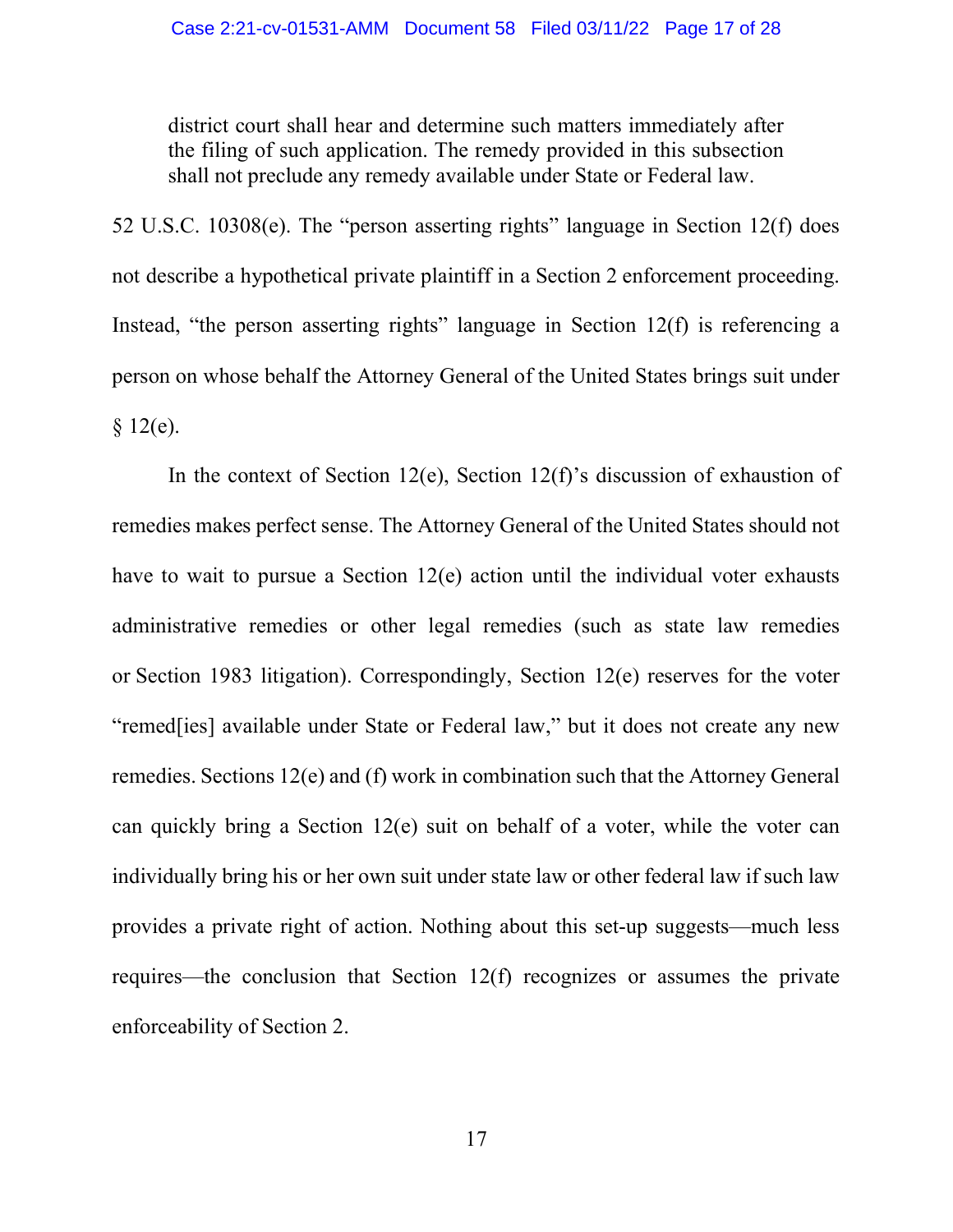3. Next consider Section 3 of the Voting Rights Act, which appears to authorize specific relief in certain lawsuits brought by either the Attorney General of the United States or an "aggrieved person." 52 U.S.C. § 10302. Under this provision, a district court is permitted to "retain jurisdiction for such period as it may deem appropriate" over "proceedings instituted by the Attorney General or an aggrieved person under any statute to enforce the guarantees of the fourteenth or fifteenth amendment in any State or political subdivision" if the court "finds that violations of the fourteenth or fifteenth amendment justifying equitable relief have occurred within the territory of such State or political subdivision." 52 U.S.C. § 10302(c). During the period in which a court exercises jurisdiction pursuant to this provision, "no qualification or prerequisite or voting or standard, practice, or procedure with respect to voting different from that in force or effect at the time the proceeding was commenced shall be enforced" unless the court finds that it "does not have the purpose and will not have the effect of denying or abridging the right to vote on account of race or color" or the voting requirement in question "has been submitted by the chief legal officer or other appropriate official of such State or subdivision" to the Attorney General and obtained preclearance. *Id.* 

 This provision contemplates suits brought by "aggrieved persons" to enforce the guarantees of the Fourteenth and Fifteenth Amendments under "any statute" that gives private litigants a cause of action to enforce those Amendments. But it does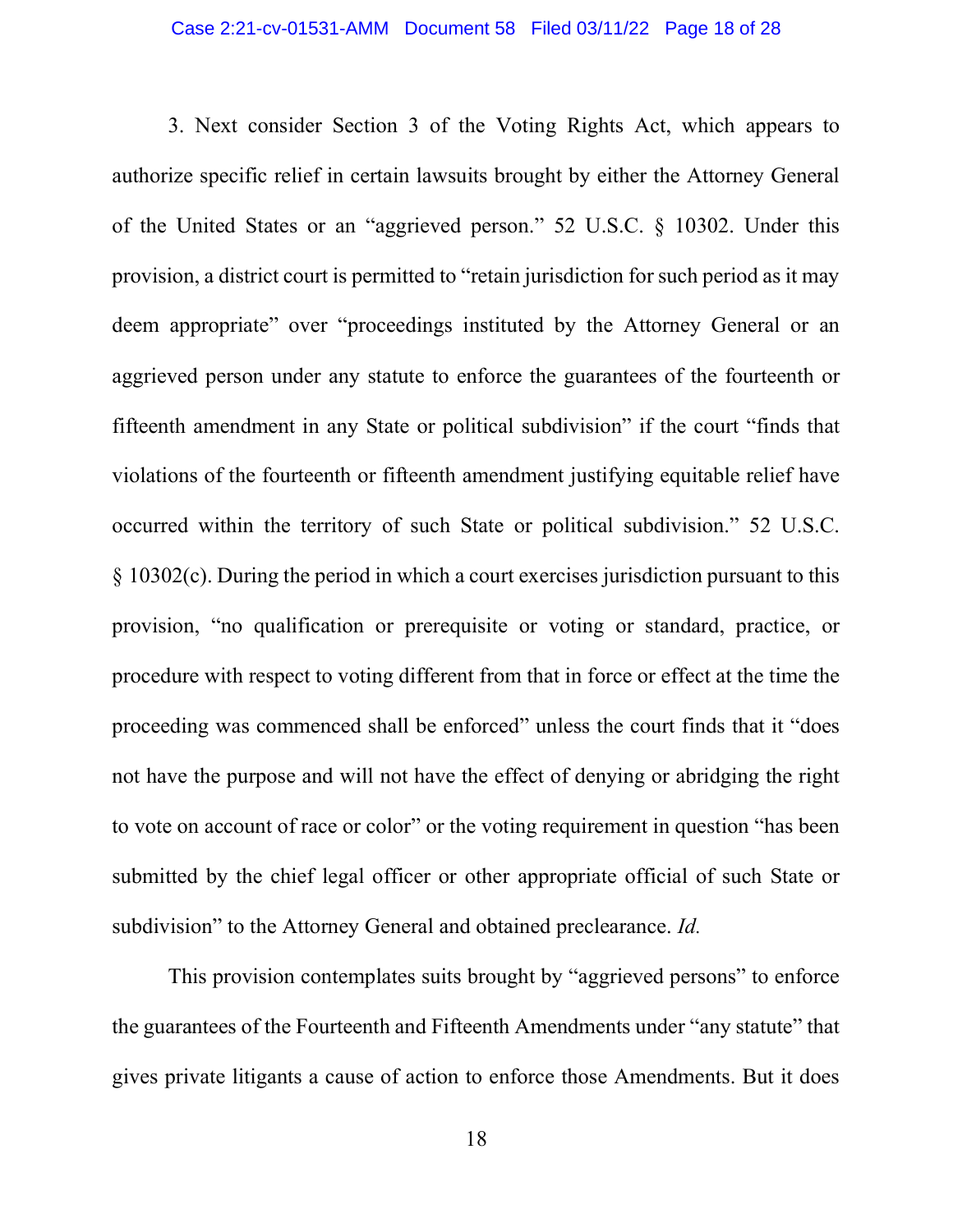not create—even implicitly—a wholly new cause of action under the VRA. The purpose of Section 3(c) is to allow a district court to "assume for that jurisdiction a function identical to that of the District Court for the District of Columbia in § 5 preclearance proceedings" once it "has struck down an unconstitutional practice." Reno v. Bossier Parish School Bd., 528 U.S. 320, 333, n. 2 (2000). This preclearance function presupposes, rather than creates, jurisdiction over *constitutional*<sup>6</sup> claims brought by "aggrieved persons." For example, Plaintiffs in this action have requested relief under Section 3(c), Doc. 57 at 63 ¶ G, a remedy distinct from the declaratory and injunctive relief purportedly sought under Section 2, id. at 62-63 ¶¶ C-D. The availability of such a remedy under Section 3 presupposes the existence of another cause of action brought by an aggrieved person—such as Plaintiffs' Section 1983 claims, see Doc. 57 ¶¶ 222-231—but says nothing about the existence of a claim brought under Section 2.

 $6$  Indeed, it appears that counsel for Plaintiffs has indicated that Section  $3(c)$  is available only for constitutional violations, not Section 2 violations. LDF, Standing in the Breach: Using the Remaining Tools in the Voting Rights Act to Combat Voting Discrimination at \*4 (Jan. 5, 2021) ("Following the Supreme Court's devastating ruling in Shelby County, Alabama v. Holder, Section 3(c), which had rarely been the subject of litigation, remains an avenue to 'bail in' jurisdictions and require them to preclear voting changes as a *remedy* to a finding of *intentional* discrimination in violation of the U.S. Constitution.") (available at https://www.naacpldf.org/wpcontent/uploads/LDF-Sections-2-and-3c-VRA-primer-1.5.21.pdf); see also Brian F. Jordan, Finding Life in Hurricane Shelby: Reviving the Voting Rights Act by Reforming Section 3 Preclearance, 75 OHIO ST. L.J. 969, 979 (2014) ("Section 3 authorizes federal judges to submit states or other jurisdictions to preclearance if the court finds violations of the Fourteenth or Fifteenth Amendments. In other words, the court must first find that the jurisdiction engaged in intentional discrimination[.]").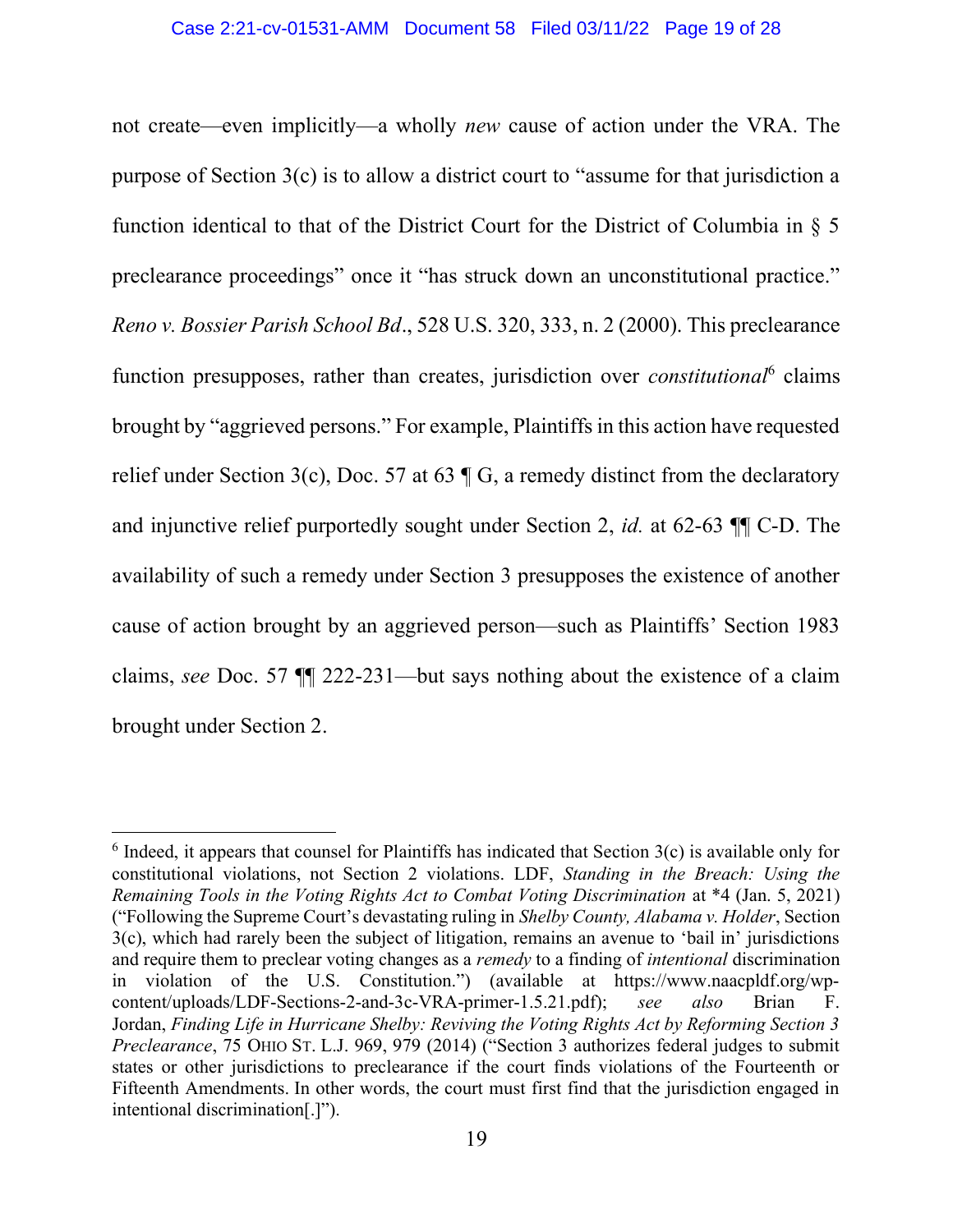To the extent Section 3 is read to refer to claims brought by private plaintiffs under the VRA, "[t]he most logical deduction from the inclusion of 'aggrieved person' in [§ 3] is that Congress meant to address those cases brought pursuant to the private right of action that this Court had recognized as of 1975, i.e., suits under § 5, as well as any rights of action that [the Supreme Court] might recognize in the future." Morse, 517 U.S. at 289 (Thomas, J., dissenting, joined by Rehnquist, C.J., Scalia, and Kennedy, JJ.). There is no reason to think that Section 3 itself implies the creation of a new cause of action in Section 2.

4. Finally, an examination of Section 14 yields the same result. That provision allows for attorneys' fees, expert fees, and other litigation costs to be awarded to the "prevailing party, other than the United States," in "action[s] or proceeding[s] to enforce the voting guarantees of the fourteenth or fifteenth amendment." 52 U.S.C. § 10310(e). By its text, Section 14—like Section 3—is concerned only with actions or proceedings brought to enforce the Fourteenth or Fifteenth Amendments. See supra n.6.

Further, the text of Section 14 permits attorney fees for *any* "prevailing party" other than the United States, not just a private plaintiff. So long as the "lawsuit could be described as 'an action or proceeding to enforce the voting guarantees of the fourteenth or fifteenth amendment,'—without regard to who filed the case or who was seeking fees," the text of Section 14 seemingly permits attorney fees to any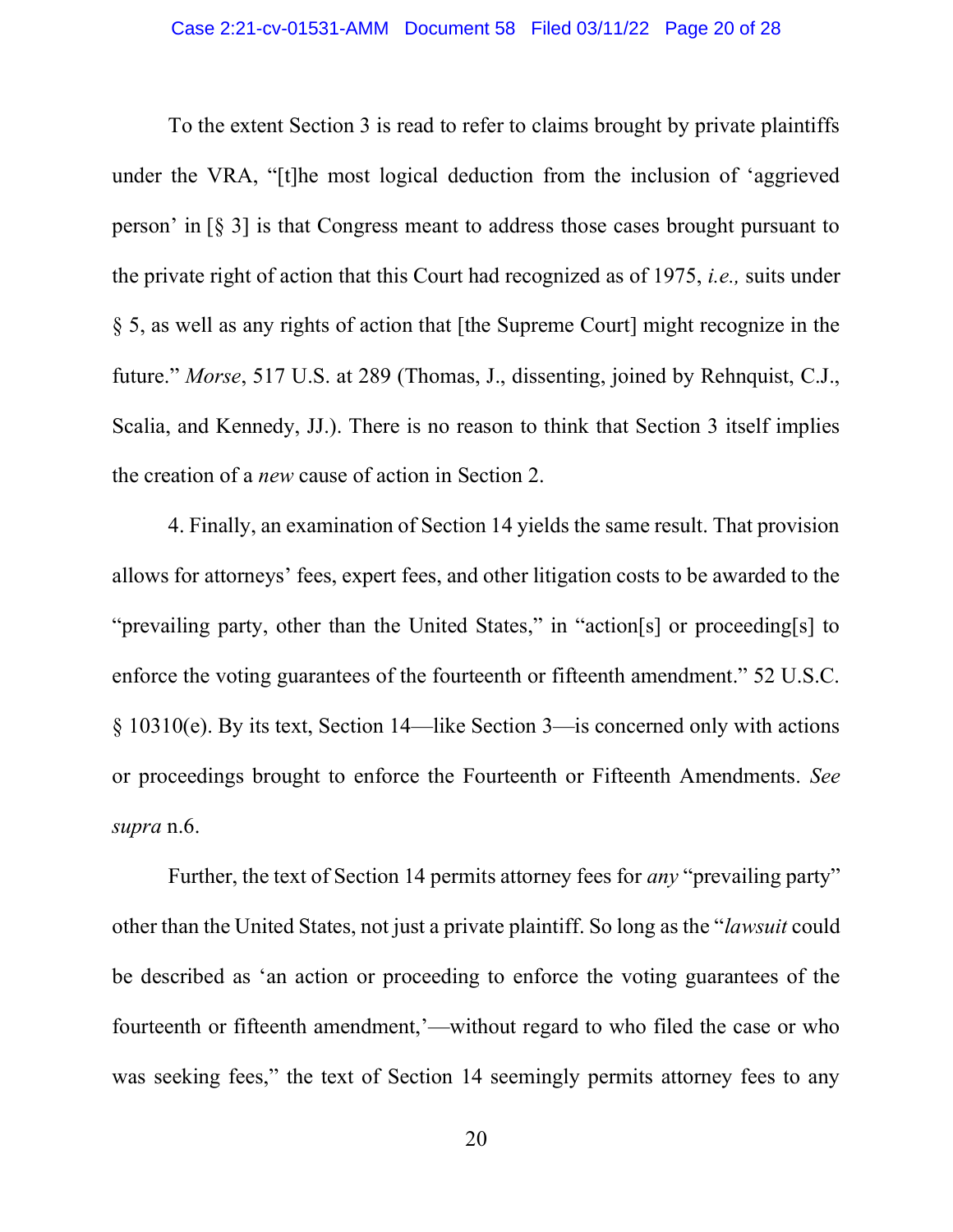prevailing party. See Shelby Cnty. v. Holder, 43 F. Supp. 3d 47, 62 (D.D.C. 2014) (noting that such interpretation is "faithful to the statutory text"). To be sure, the court in Shelby County did not award fees to Shelby County, but only because Shelby County was not "entitled" to fees—the court "le[ft] for another day" the question of whether Shelby County was "eligible" for fees. *Id.* at 61; see also Shelby Cnty. *v.* Lynch, 799 F.3d 1173 (D.C. Cir. 2015) (affirming district court and assuming without deciding that Shelby County was "eligible" for fees because it was not "entitled" to fees).

Moreover, 42 U.S.C. "§ 1988 ... authorizes a fee award to a prevailing defendant," Fox v. Vice, 563 U.S. 826, 833 (2011), not just a prevailing plaintiff. That provision too includes familiar "prevailing party" language, which "Congress has included ... in various fee-shifting statutes, and it has been the [Supreme] Court's approach to interpret the term in a consistent manner." CRST Van Expedited, Inc. v. E.E.O.C., 578 U.S. 419, 422 (2016). This precedent thus strongly suggests that under VRA Section 14, a State that prevails in an action brought by the United States Attorney General could be a prevailing party potentially eligible for a fee award. And because parties other than the United States or a would-be private plaintiff—that is, either a defendant or a Section 5 plaintiff like Shelby County can be prevailing parties under Section 14, that provision does not presuppose that Section 2 includes a right of action for private plaintiffs.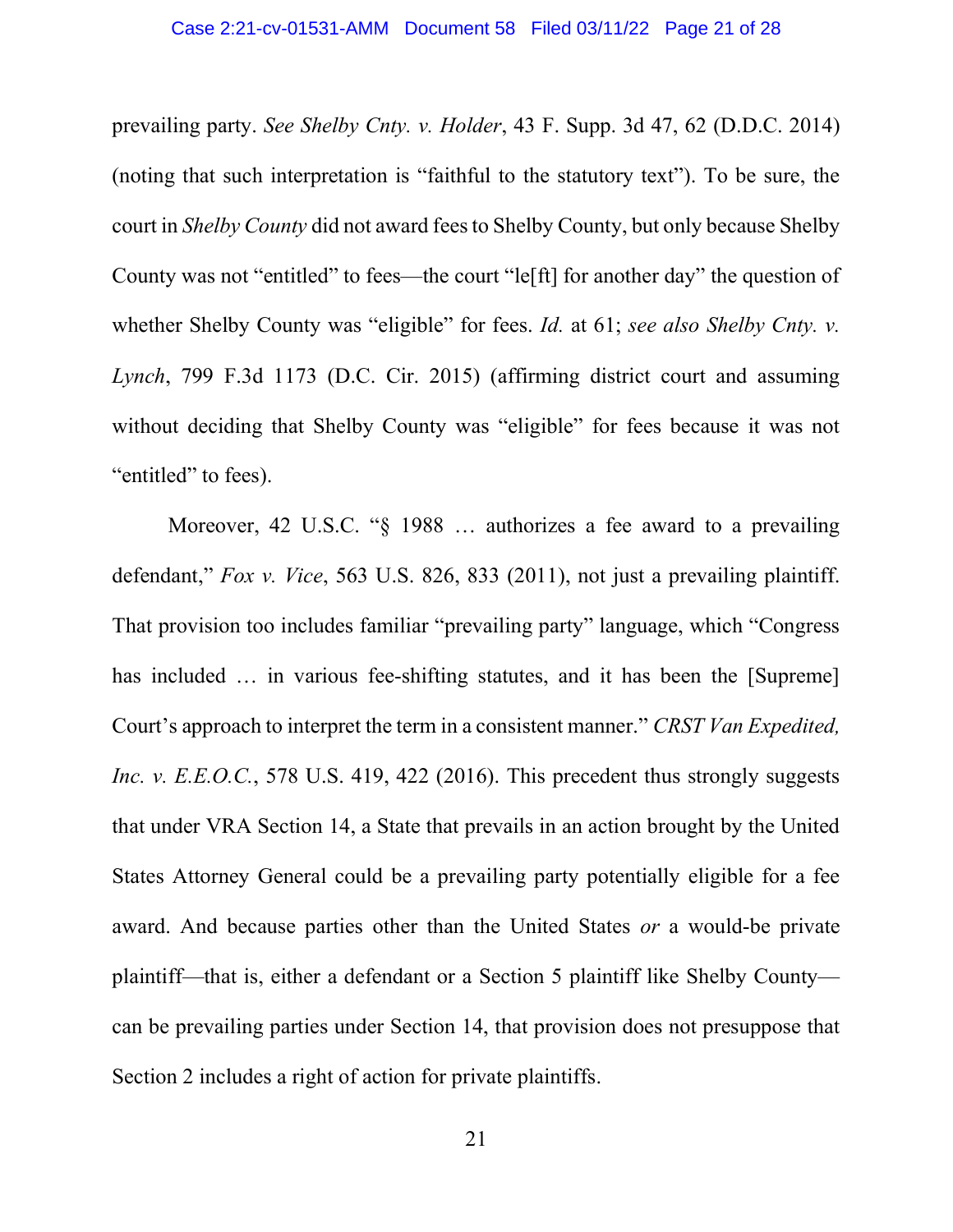\* \* \*

In short, no part of the VRA shows that Congress implied a private right to sue for violations of Section 2. Instead, the VRA's text and structure show that Congress intended the Attorney General to enforce Section 2, strongly implying the exclusion of any private remedy. Though certain provisions of the VRA could be read to refer to the existence of a private remedy, the statute lacks the "clear expression of congressional intent to authorize a would-be plaintiff to sue" under Section 2 that is required to find an implied private right of action. In re Wild, 994 F.3d at 1255. Because Congress did not create a right for private plaintiffs to enforce Section 2, Plaintiffs' Section 2 claims must be dismissed.

## III. Supreme Court precedent does not establish the existence of a private right of action.

The *Milligan* court stated that the Supreme Court in *Morse* decided a "close" cousin" of the question whether Section 2 contains a private right of action and opined that precedent "strongly suggests" that Section 2 provides such a right. 2022 WL 265001 at \*79. But *Morse*'s dictum suggesting an implied cause of action to enforce the guarantees of Section 2 was a self-conscious extension of Allen v. State Bd. of Elections, 393 U.S. 544 (1969), in which the Supreme Court held that there is an implied private cause of action to enforce Section 5 of the VRA, 52 U.S.C. § 10304. Morse, 517 U.S. at 231-32; 240. So, then, an analysis of Morse (and understanding the force of its reasoning) begins with an analysis of Allen.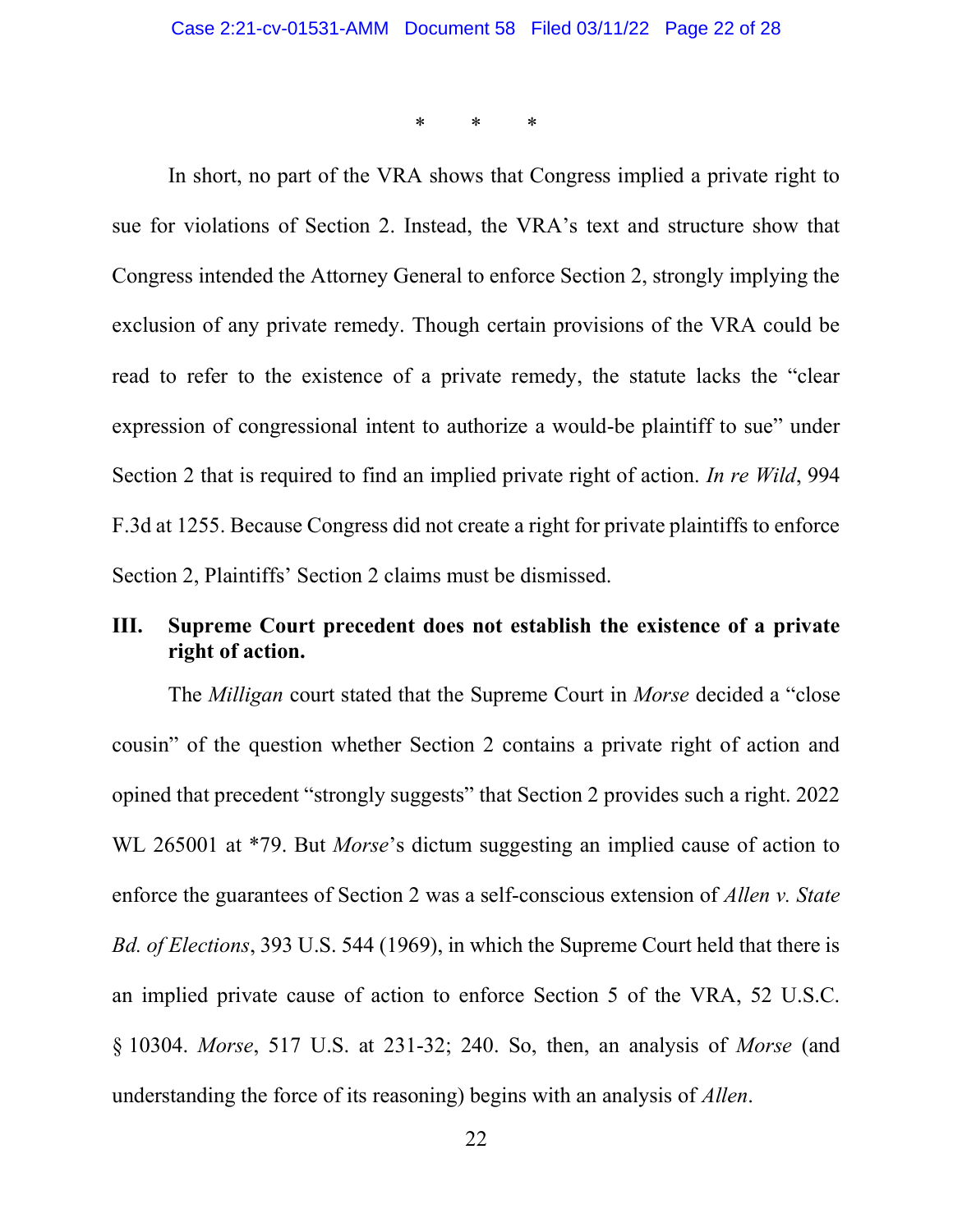In *Allen*, the Supreme Court implied a private right of action to enforce Section 5 of the Voting Rights Act. 393 U.S. at 555. The *Allen* Court readily acknowledged that Congress did not include a private right of action in the text of the VRA. Id. at 554. Nevertheless, the Court created just such a private right of action based on policy considerations:

The achievement of the Act's laudable goal could be severely hampered, however, if each citizen were required to depend solely on litigation instituted at the discretion of the Attorney General. For example, the provisions of the Act extend to States and the subdivisions thereof. The Attorney General has a limited staff and often might be unable to uncover quickly new regulations and enactments passed at the varying levels of state government.

. . . .

The guarantee of  $\lceil \xi \rceil$  5 that no person shall be denied the right to vote for failure to comply with an unapproved new enactment subject to  $\lceil \xi \rceil$ 5, might well prove an empty promise unless the private citizen were allowed to seek judicial enforcement of the prohibition.

Id. at 556-57. Since then, the Supreme Court has repeatedly discredited and disavowed this reasoning. The Court has made clear that private rights of action are not to be implied merely because they are "desirable . . . as a policy matter, or [] compatible with the statute." Sandoval, 532 U.S. at 286-87. Allen is the epitome of this sort of freewheeling approach. In fact, the Supreme Court has specifically identified Allen as the defective product of an outdated jurisprudence that too loosely implied private rights of action where Congress had created none:

During this "ancien regime," the Court assumed it to be a proper judicial function to "provide such remedies as are necessary to make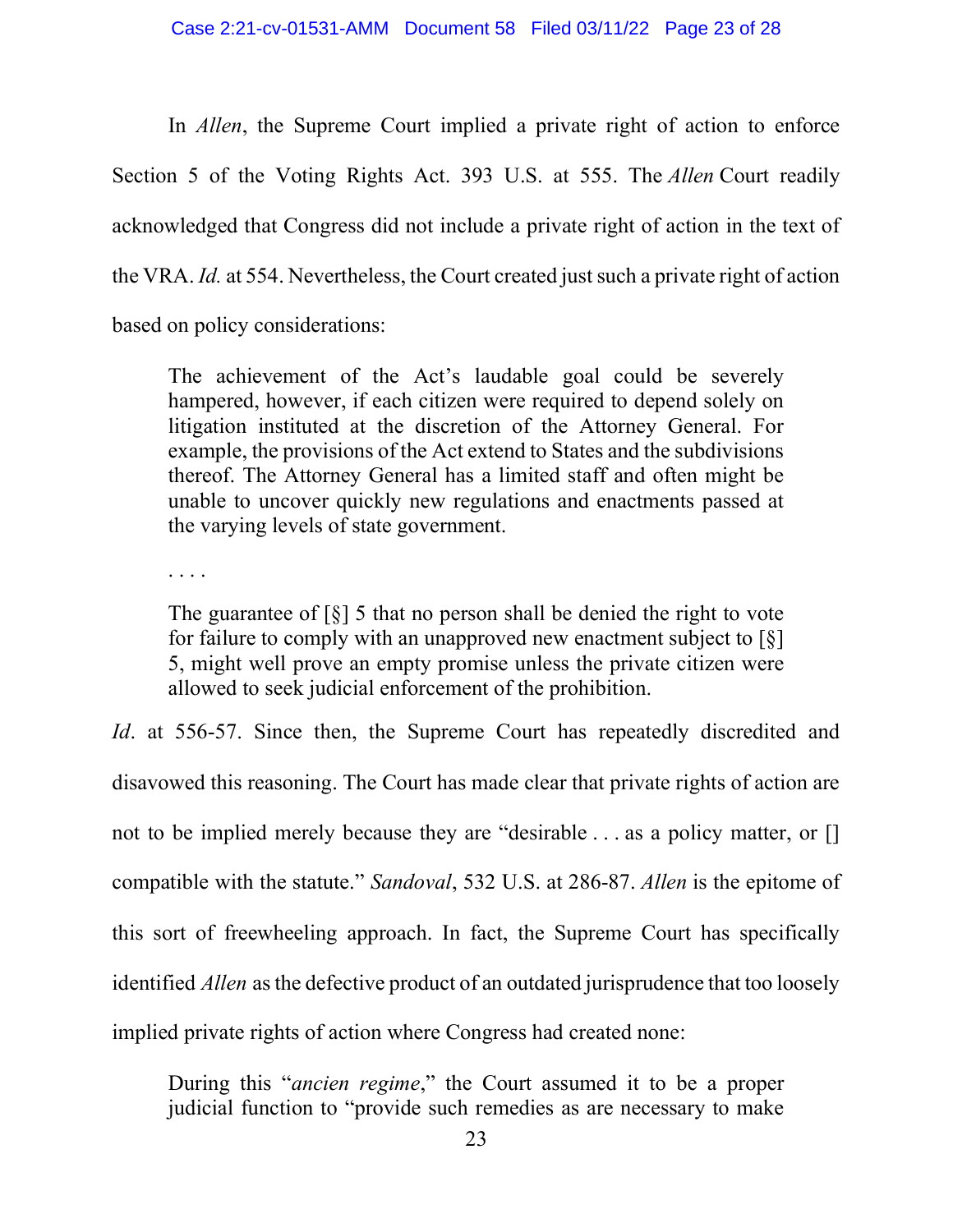effective" a statute's purpose. Thus, as a routine matter with respect to statutes, the Court would imply causes of action not explicit in the statutory text itself.

Ziglar v. Abbasi, 137 S. Ct. 1843, 1855 (2017). In short, Allen was decided long before Sandoval and its progeny, which established an undeniably stricter standard to show the creation of an implied private right of action. Allen's discredited reasoning, then, is not helpful in figuring out whether Section 2 contains a private right of action.

 All this leads to Morse. That decision had no majority opinion. Five of the Justices, however, agreed to imply a private right of action to enforce Section 10 of the VRA. 517 U.S. 186. The Supreme Court reversed a district court that had held that Section 10 of the VRA contains no implied private right of action. Id. at 230. Justice Stevens, writing for himself and Justice Ginsburg, acknowledged that the district court's ruling "might have been correct if the Voting Rights Act had been enacted recently" but concluded that the ruling "fail[ed] to give effect to our cases holding that our evaluation of congressional action 'must take into account its contemporary legal context.'" Id. at 230-31 (quoting Cannon, 441 U.S. at 698-99).

Despite this recognition, Justice Stevens believed that the implied-right-ofaction analysis should still account for the "highly liberal standard for finding private remedies" that was commonplace in the 1960s. Id. at 231. According to Justice Stevens, considering this "contemporary legal context" was the proper way to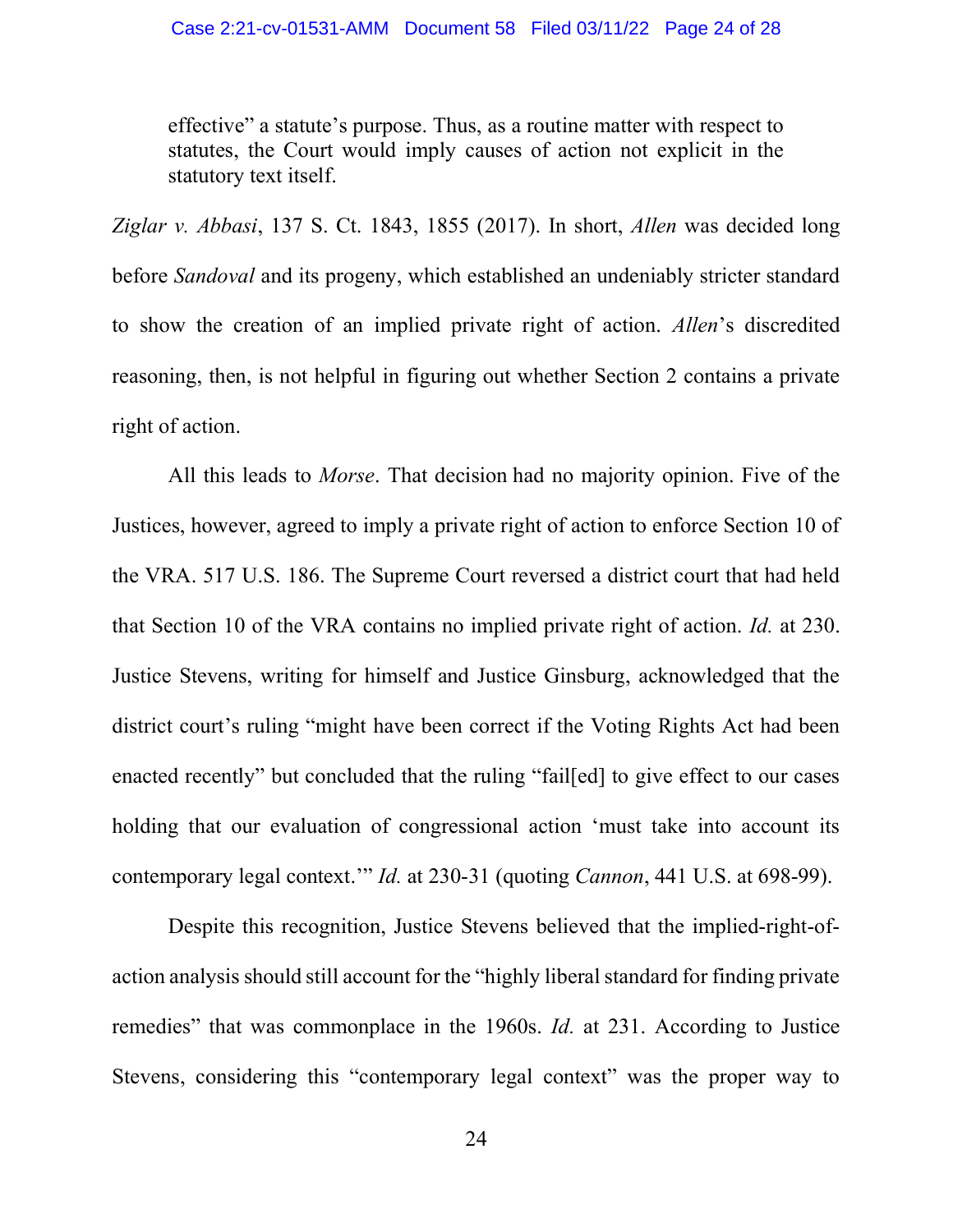#### Case 2:21-cv-01531-AMM Document 58 Filed 03/11/22 Page 25 of 28

determine what Congress wanted when it passed the Voting Rights Act. Id. So, for example, it was important to Justice Stevens that Congress "acted against a 'backdrop' of decisions in which implied causes of action were regularly found." Id. The three Justices concurring in the judgment—Justices Breyer, O'Connor, and Souter—were far more succinct. Essentially, they found "that the rationale of [Allen] applies with similar force" to Section 10. Id. at 240 (Breyer, J., concurring in the judgment) (citing S. Rep. No. 97-417, pt. 1, p. 30 (1982)).

Much like that of *Allen* itself, the *Morse* approach to the private-right-ofaction analysis does not survive Sandoval and its progeny. In Sandoval, the Supreme Court expressly refused to "revert . . . to the understanding of private causes of action that held sway . . . when [the statute] was enacted." 532 U.S. at 287. The Court was explicit that use of "contemporary legal context" to smuggle the old ways of judicial invention into modern times was a non-starter. Id. at 288. "[C]ontemporary legal context" is only relevant "to the extent it clarifies text." Id. It cannot be used to read into a statute a private remedy that is not there.

To be sure, *Allen* and *Morse* are binding precedent insofar as they held that Sections 5 and 10 are privately enforceable. But these cases cannot be stretched any further. See Stoneridge Inv. Partners, LLC v. Sci.-Atlanta, 552 U.S. 148, 165 (2008); see also Bryan Garner et al., The Law of Judicial Precedent 79 (2016) ("Modes of analysis aren't binding on future courts in the same way legal rules are."). Any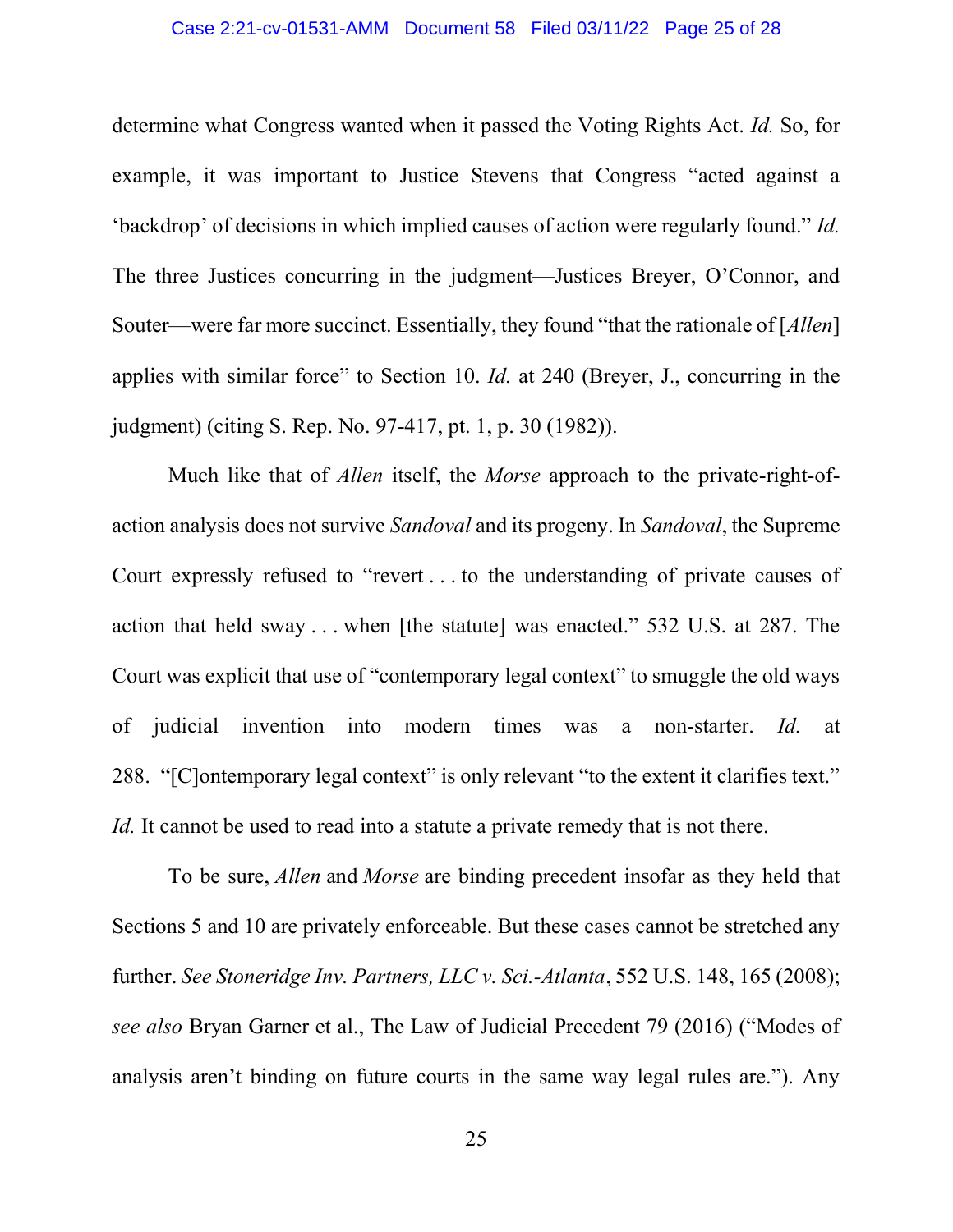### Case 2:21-cv-01531-AMM Document 58 Filed 03/11/22 Page 26 of 28

discussion about private enforcement of Section 2 in those cases is not only dicta, but dicta based on methods of interpretation that the Supreme Court has long since abandoned. Absent binding precedent that extends Allen or Morse to Section 2, those cases are inapplicable here.

\* \* \*

Courts "interpret statutes with a presumption against, not in favor of, the existence of an implied right of action." In re Wild, 994 F.3d at 1274 (W. Pryor, J., concurring). A close look at the text and structure of the Voting Rights Act cannot support an argument that overcomes this weighty presumption. Without clear statutory indication of a private right of action, "courts may not create one, no matter how desirable that might be as a policy matter, or how compatible with the statute." Sandoval, 532 U.S. at 286-87. Because the VRA contains no such clarity, Plaintiffs here have no cause of action under Section 2 and their claim must be dismissed.

Done this 11th of March, 2022.

Steve Marshall Attorney General Edmund G. LaCour Jr. (ASB-9182-U81L) Solicitor General James W. Davis (ASB-4063-I58J) Deputy Attorney General A. Barrett Bowdre (ASB-2087-K29V) Thomas A. Wilson (ASB-1494-D25C) Deputy Solicitors General /s/ A. Reid Harris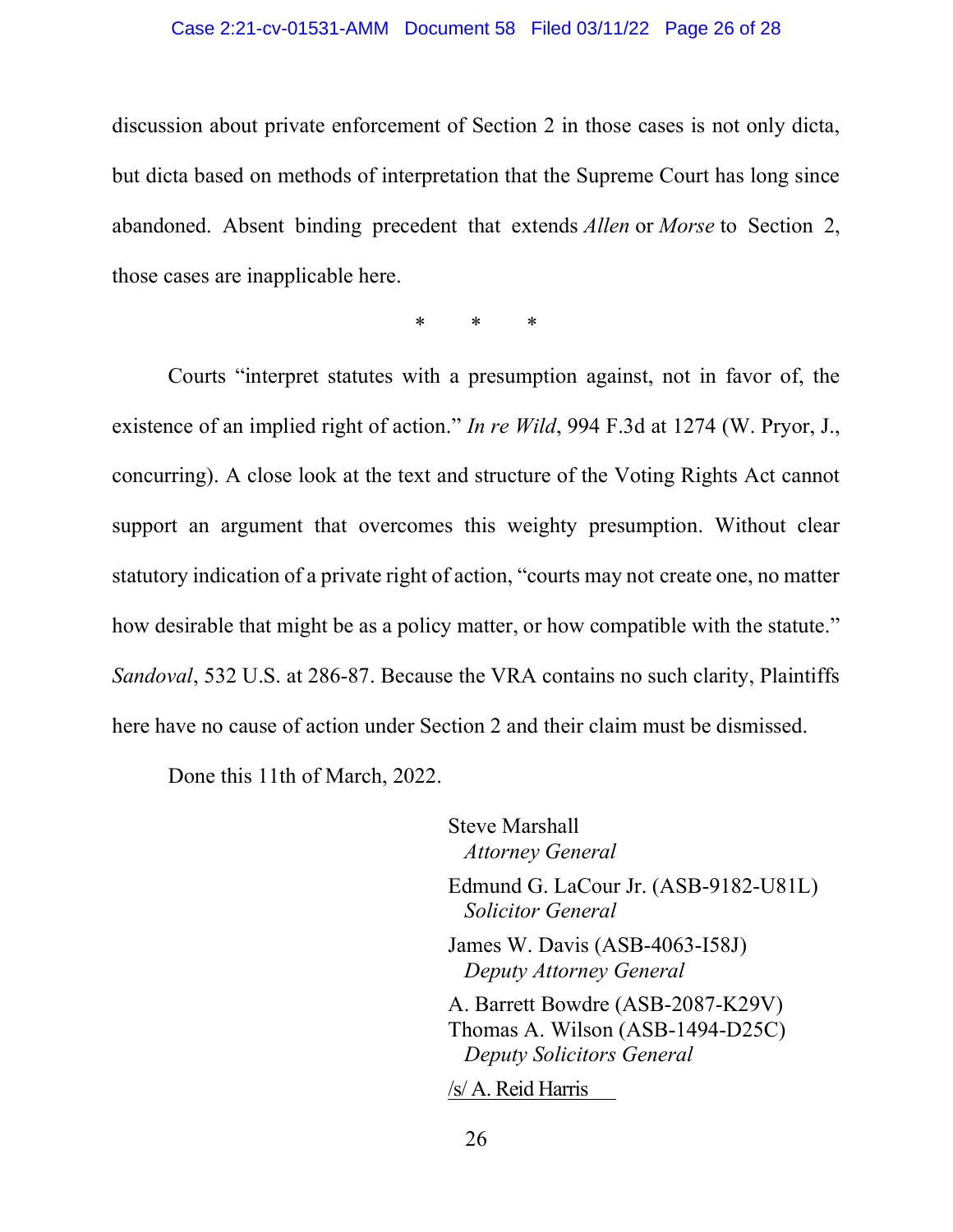Misty S. Fairbanks Messick (ASB-1813-T71F) A. Reid Harris (ASB-1624-D29X) Brenton M. Smith (ASB-1656-X27Q) Benjamin M. Seiss (ASB-2110-O00W) Assistant Attorneys General

OFFICE OF THE ATTORNEY GENERAL STATE OF ALABAMA 501 Washington Avenue P.O. Box 300152 Montgomery, Alabama 36130-0152 Telephone: (334) 242-7300 Fax: (334) 353-8400 Edmund.LaCour@AlabamaAG.gov Barrett.Bowdre@AlabamaAG.gov Thomas.Wilson@AlabamaAG.gov Jim.Davis@AlabamaAG.gov Misty.Messick@AlabamaAG.gov Reid.Harris@AlabamaAG.gov Brenton.Smith@AlabamaAG.gov Ben.Seiss@AlabamaAG.gov

## Counsel for Secretary of State Merrill

s/ Dorman Walker Dorman Walker (ASB-9154-R81J) BALCH & BINGHAM LLP Post Office Box 78 (36101) 105 Tallapoosa Street, Suite 200 Montgomery, AL 36104 Telephone: (334) 269-3138 Email: dwalker@balch.com

## Counsel for Sen. McClendon and Rep. Pringle